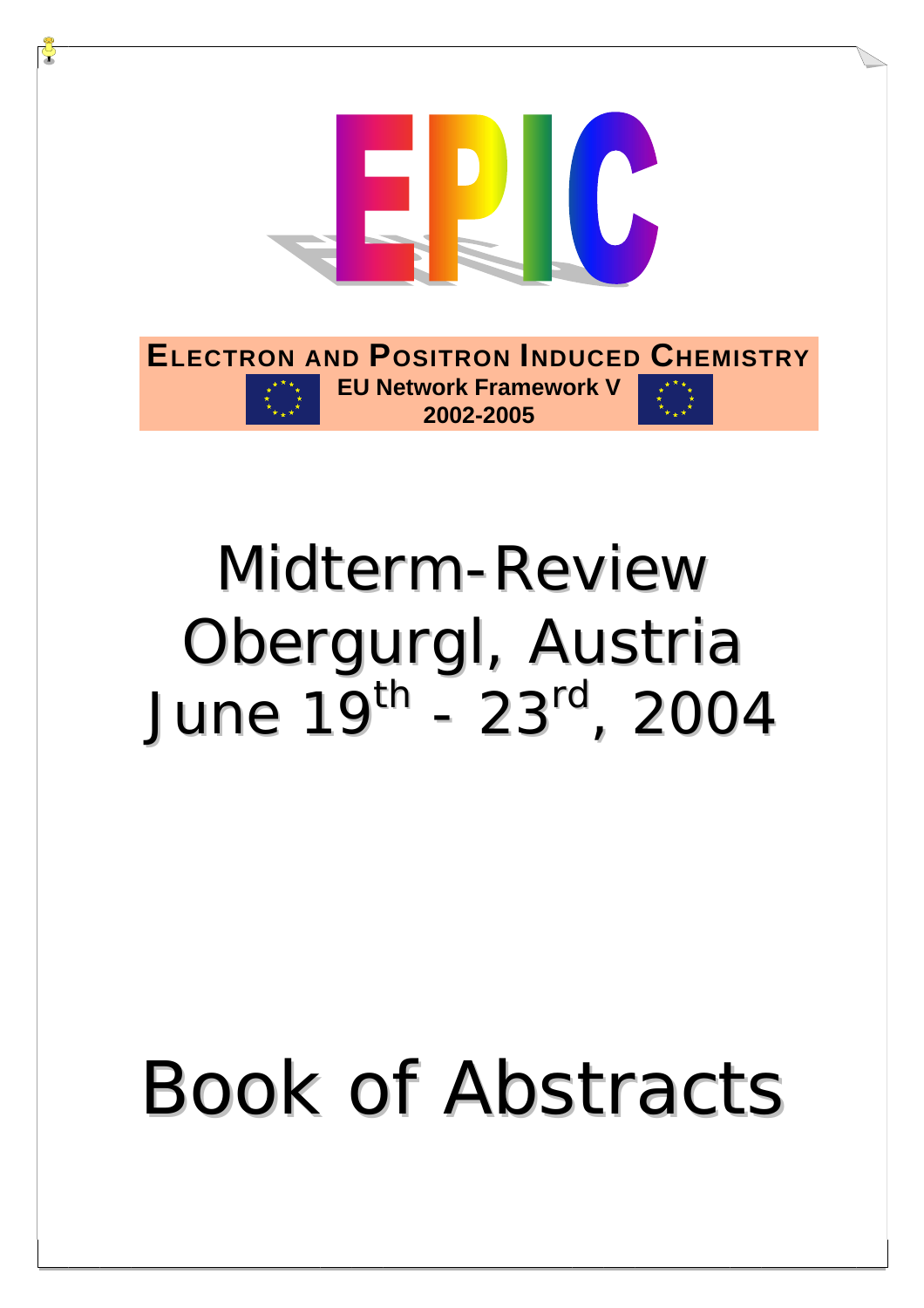## **Invited Talks:**

| H. Cho: Elastic Electron Scattering with Molecules and Progress Report on |  |
|---------------------------------------------------------------------------|--|
|                                                                           |  |
| R Luchesse: One-Electron Resonances in Electron-Molecule Scattering 4     |  |
| Y. Itikawa: Cross sections for electron collisions with water molecules 4 |  |
|                                                                           |  |
|                                                                           |  |

## **Talks from node members:**

| O. Echt: Ionization energies of van der Waals clusters                              | 5  |
|-------------------------------------------------------------------------------------|----|
| S Telega: Low-energy Electron Scattering from Closed-shell Diatomics5               |    |
| S. Ptasińska: Site selective electron attachment to the partially deuterated        |    |
| thymine.                                                                            | 6  |
| V. Brems: Applications of the Feshbach-Fano-R-matrix method to                      |    |
|                                                                                     | 6  |
| H. Abdoul-Carime: Sensitizing to Secondary Electron Damage                          |    |
| Tihomir Solomun: A Fluorescence-Based Method for Analyses of Low-Energy             |    |
|                                                                                     |    |
| P. Carsky: Recent Progress in the Development of the Discrete Momentum              |    |
| Representation Method for Electron Scattering by Polyatomic Molecules  8            |    |
| J. Horacek: Isotope effects in low-energy electron-molecule collisions  8           |    |
| R. Curik: Calculations for vibrational excitations of methane by electron impact  8 |    |
|                                                                                     |    |
| F. Gianturco: Positron and Electron scattering processes with polyatomic gases  9   |    |
| Z. Pesič: Positron impact ionization of water                                       |    |
|                                                                                     |    |
| D. Pliszka: Measurements of total cross sections for positron scattering in         |    |
| benzene                                                                             | 10 |
|                                                                                     |    |

Copyright: Universität Innsbruck, 2004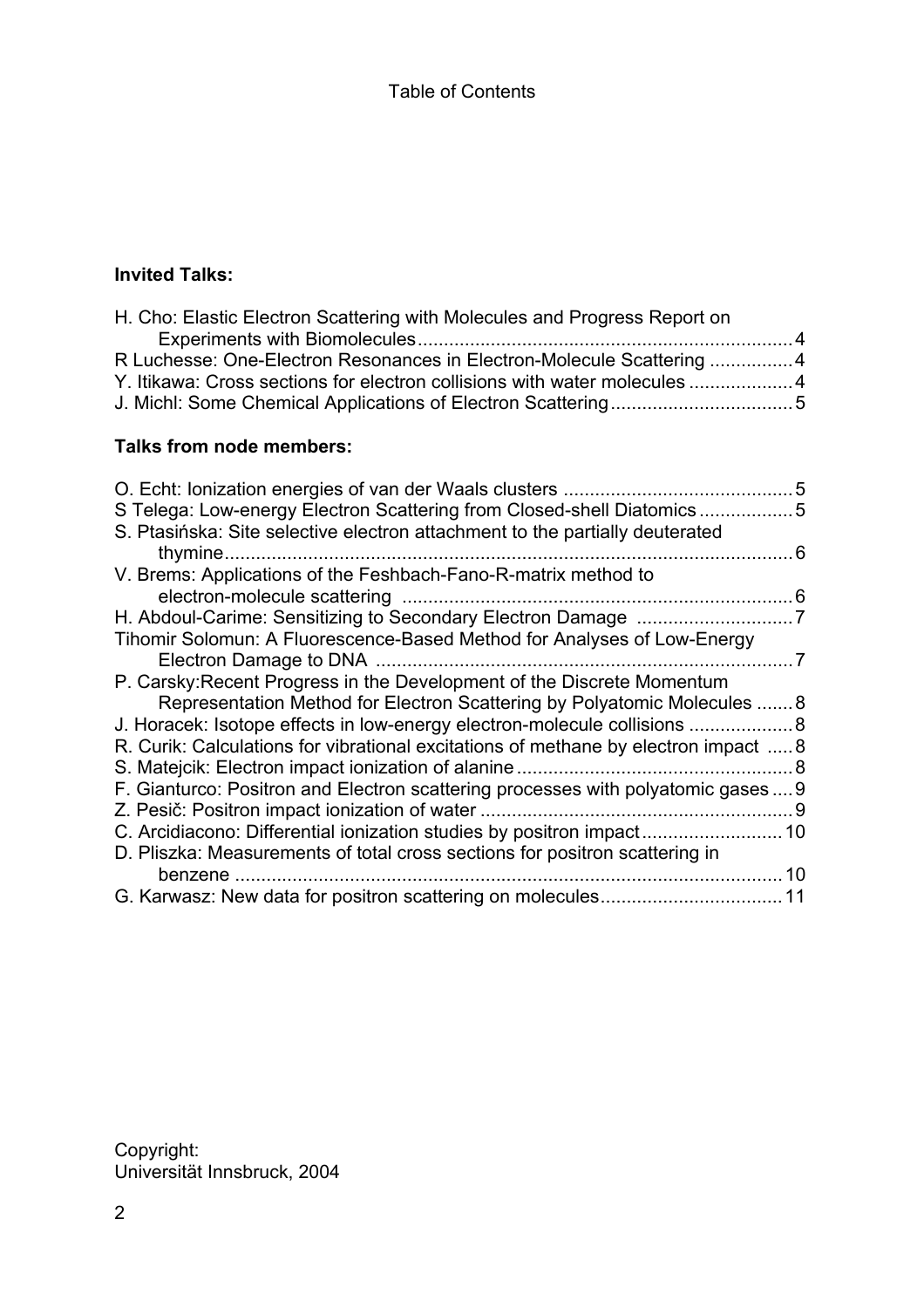| S. Denifl: The metastable decays of rare gas (Ar, Ne, Kr, Xe, and He)                                         |      |
|---------------------------------------------------------------------------------------------------------------|------|
| cluster ions: experimental realization and theoretical treatment  11                                          |      |
| N. Jones: Low energy electron scattering from halogenated hydrocarbons  12                                    |      |
| S. Feil: The Anomalous Shape of the Cross Section for the Formation of $SF_3^+$                               |      |
|                                                                                                               |      |
|                                                                                                               |      |
| C. Piccarreta: Low-energy electron induced break-up of water  13                                              |      |
| A. Grandi: Electron impact calculation on biological molecules  13                                            |      |
| B. Pezler: Spatial differential cross section maps for vibrational excitation by                              | . 13 |
|                                                                                                               |      |
|                                                                                                               | 14   |
| M. Kovacic: Calculations of the cross sections for vibrational EELS of                                        |      |
|                                                                                                               |      |
|                                                                                                               |      |
| P. Kolorenc: Theory of resonances: determination of energies, widths and                                      |      |
|                                                                                                               |      |
| S. Taioli: Quantum Wave Packet Dynamics: Electron Induced Dissociation                                        |      |
| of Water                                                                                                      |      |
| R. Azria: Interaction of activated oxygen and water with bare and                                             |      |
|                                                                                                               |      |
| V. Grill: Electron Attachment to molecules of biological relevance  16                                        |      |
| E. Illenberger: Complete chemical transformation of a molecular film by                                       |      |
| subexcitation electrons (< 3 eV)<br>P. Holtom: The formation of the amino acid glycine in electron irradiated |      |
|                                                                                                               |      |
| D. Caceres: Preparation, characterisation and scattering of low energy                                        |      |
|                                                                                                               |      |
| N. Mason: Electron Induced chemistry; Future perspectives 19                                                  |      |
|                                                                                                               |      |
|                                                                                                               |      |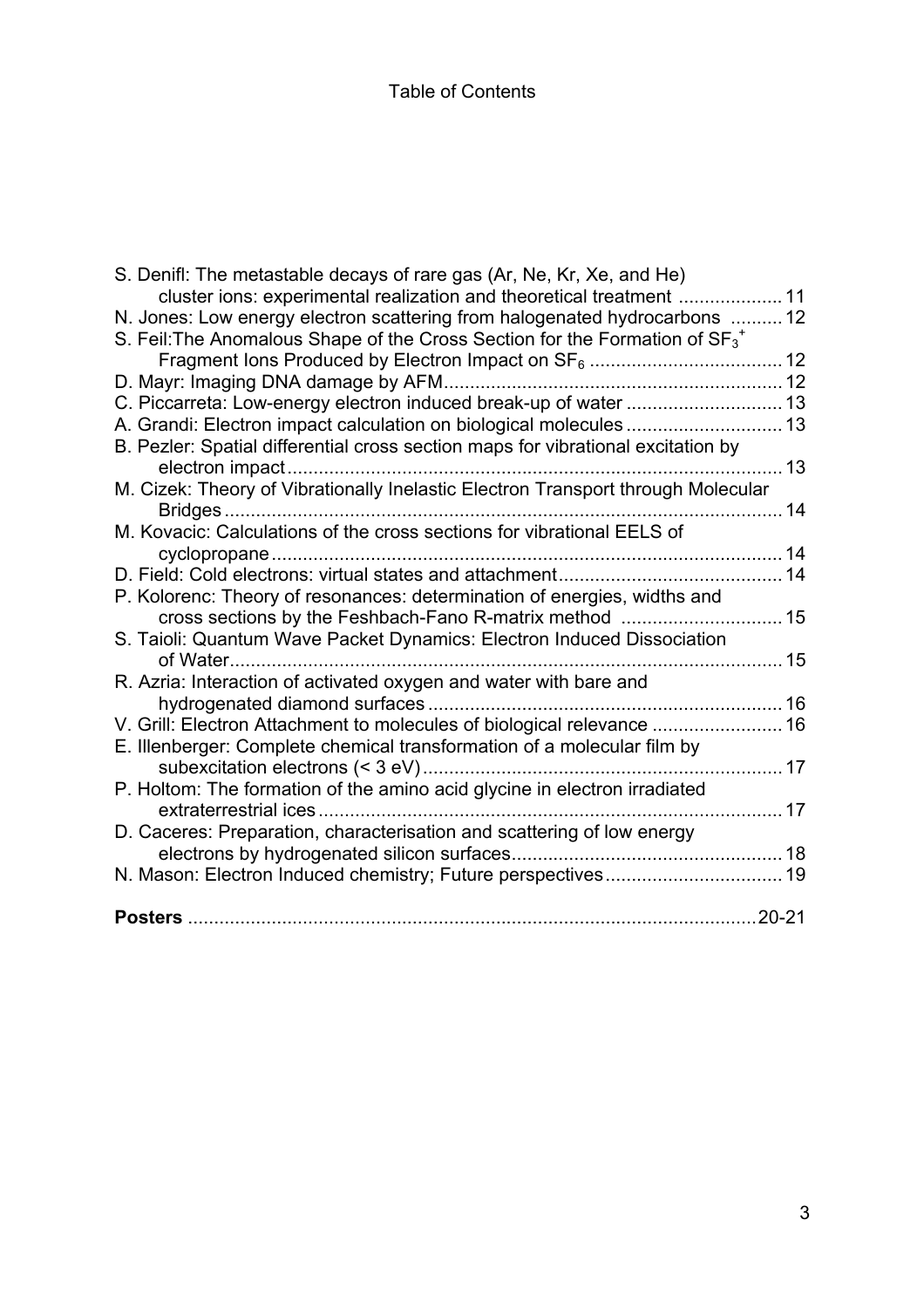## **Elastic Electron Scattering with Molecules and Progress Report on Experiments with Biomolecules**

*Hyuck Cho, Chungnam National University, Physics Department* 

Absolute differential cross sections (DCS) for elastic electron scattering by molecules will be discussed, taking water vapour as an example. DCS's for water are measured for incident electron energies between 4 to 50 eV and over scattering angles of 10° to 180° using a crossed beam electron spectrometer. A magnetic angle-changing device based on the suggestion of Read and co-workers has been used to extend the measurements to backward angles (125° to 180°). The elastic integral and the momentum transfer cross sections are derived from these elastic differential cross sections.

More experimental studies of electron scattering with biomolecules are being prepared and the details will be reported.

## **One-Electron Resonances in Electron-Molecule Scattering**

#### *Robert R. Lucchese, Department of Chemistry, Texas A&M University*

Resonant process can provide significant enhancements in the rate for a variety of process induced by electron collision with molecules. The simplest such resonance is a one-electron, or the shape resonance. We have developed an approach that can rapidly locate such resonances in larger molecular systems and can yield qualitative information about the location of the extra electron in the resulting temporary negative ion. Using this approach we have considered a number of molecular system from  $N_2$  to  $C_{60}$ . Recent results on the resonances in electron scattering from formic acid, uracil, and glycine will be presented with a discussion on how those results can be used to help understand experimental dissociative attachment experimental data.

## **Cross sections for electron collisions with water molecules**

## *Y. Itikawa, Institute of Space and Astronautical Science*

Cross section data have been compiled from the literature for electron collisions with water molecules. [1] All major collision processes are reviewed: total scattering, elastic scattering, momentum transfer, excitation of rotational, vibrational, and electronic states, ionization, electron attachment, dissociation, and emission of radiation. In each case the collected data have been assessed and the recommended values of the cross section have been provided. In assessing the data, we have encountered several problems about the quality of them. In particular the following issues are discussed here:

(1) A significant disagreement between the theoretical and experimental data on the elastic cross section in the low-energy region.

(2) A lack of reliable data on the vibrational cross section near threshold and no clear evidence of resonance.

(3) No beam-type measurements of the cross section for the excitation of electronic states.

(4) Overall consistency of the available cross section data.

[1] Y. Itikawa and N. Mason, J. Phys. Chem. Ref. Data (submitted).

4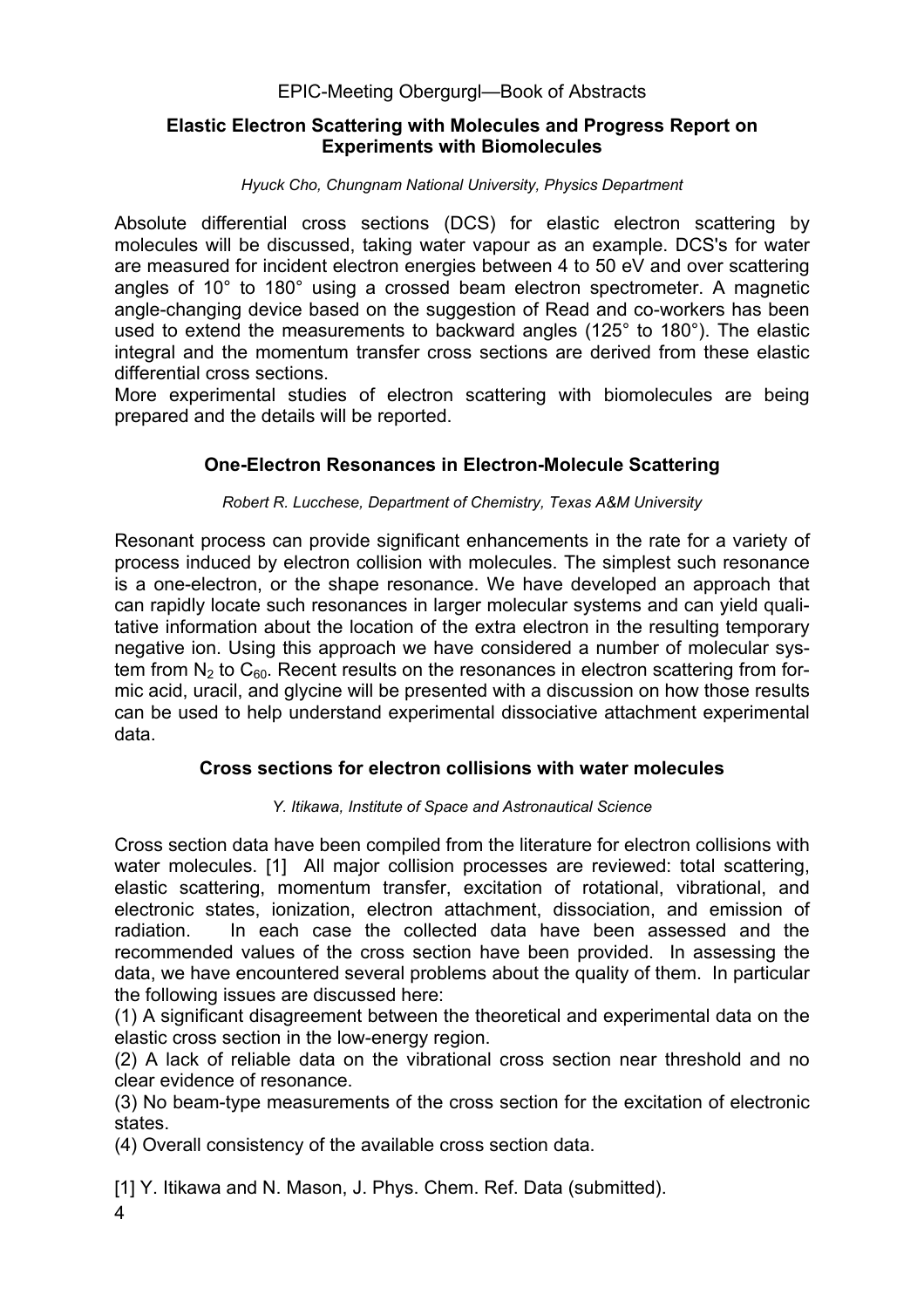## **Some Chemical Applications of Electron Scattering**

*Josef Michl, Donald E. David, Duška Popović, and Dean Antic, Department of Chemistry and Biochemistry, University of Colorado, Boulder, CO 80309-0215, U.S.A.* 

The design, construction, and testing of an Electron Energy Loss Spectrometer (EELS) optimized for rapid measurement of vibrationally or electronically inelastic electron scattering by condensed thin films and dilute matrices of organic molecules at low temperatures will be described. The instrument is equipped with a multichannel energy analyzer that improves the detection efficiency by a factor of 50-100 relative to the usual single-channel detector. The films are formed on an atomically flat silver crystal cooled by a liquid helium cryostat. The high efficiency is critical to our application because of very low count rates for measuring electronic EELS due to small electron scattering cross sections. The instrument can be also used to measure inelastic loss spectra of gaseous molecules.

Two types of results will be presented: (i) solid-state electronic spectra of *endo*benzotricyclo [4.2.1.02.5]nonane (**1**), a polycyclic benzene derivative, and (ii) gas-phase vibrational spectra of propane as a function of incident energy and scattering angle. The results for **1** reveal a relatively rapid conversion into a product with a polycyclic *o*-xylylene structure as a result of an electron-impact induced electrocyclic transformation. The results for propane are compared with calculations done by P. Ñársky and his collaborators in Prague, Czech Republic, using the Discrete Momentum Representation method, which he recently extended to vibrationally inelastic scattering

of electrons by polyatomic molecules.

Comments will be made on the potential utility of electron scattering spectroscopy for the study of spin-forbidden and symmetry forbidden transitions in organic reactive intermediates.

## **Ionization energies of van der Waals clusters**

*Olof Echt, University of Innsbruck* 

We report on measurements of the appearance energies of van der Waals clusters by electron impact ionization. The results will be compared with published experimental and theoretical data.

## **Low-energy Electron Scattering from Closed-shell Diatomics**

#### *Slawomir Telega, Gdansk University of Technology, Faculty of Applied Physics and Mathematics*

The quantum treatment of the collisional exciation of rotations and vibrations in closed-shell diatomic gases is carried out within a space-fixed frame of reference by solving the multichannel close-coupled equations. The interaction potentials contain the static, exchange and correlation-polarization contributions and are obtained via a local, multipolar expansion formulation from ab initio data. Numerical results are presented for  $H_2$  and  $N_2$  molecules.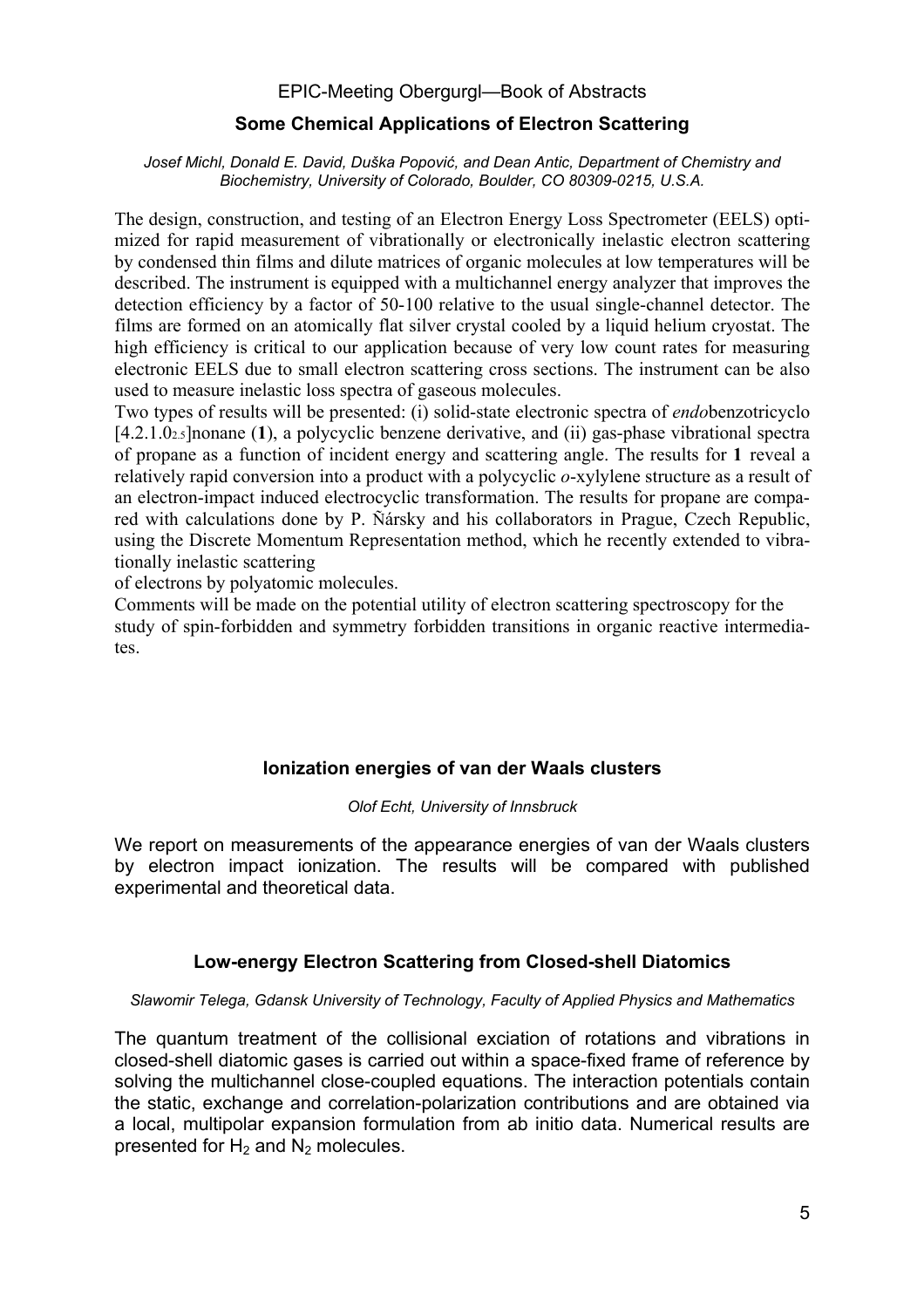## **Site selective electron attachment to the partially deuterated thymine**

#### *Sylwia Ptasińska, Leopold-Franzens-Universität Innsbruck, Institut für Ionenphysik, Technikerstr. 25, 6020 Innsbruck, Austria*

The interaction of low energy electrons with compounds of DNA leading to negative ions gives insight into radiation damage processes in human cells. Our previous measurements carried out for nucleobases (e.g. thymine) demonstrated a very effectively decompose gas phase of these molecules by the electron attachment. In present studies we use the partially deuterated thymine in order to experimentally identify the site of selective electron attachment to this molecule. The resonance structures of negative ions of thymine formatting by the abstraction of radical or two hydrogen atoms compared with corresponding anions formatting by the abstraction of hydrogen (H) or/and deuterium (D) atoms from deuterated thymine and the formation H<sup>-</sup> and D<sup>-</sup> ions from (un)deuterated thymine allowed point out the position of the hydrogen atom in the molecule, where it is removed most efficiently.

The comparison D ions formation from the deuterated thymine with previously reported single and double strand breaks from the plasmid DNA shows that strand breaks are observed in the energy range where the hydrogen atom is abstracted from carbon sites.

This observation has significant consequences for understanding the molecular picture of radiation damage of living cells due to the secondary component of the high energy radiation.

## **Applications of the Feshbach-Fano-R-matrix method to electron-molecule scattering**

*Vincent Brems, Department of Chemical Physics, J. Heyrovsky Institute of Physical Chemistry, Dolejskova 3, 18223 Praha 8, Czech Republic* 

The Feshbach-Fano R-matrix (FFR) method has been lately developed [1] and successfully applied by Nestmann and co-workers to resonant electron-molecule collisions [1,2,3,4]. This method is based on the application of the Feshbach-Fano projector operator method within the R-matrix framework. The method allows one to project the background and resonant component out of the total cross section. This is not only usefull in order to rationalize fixed-nulclei R-matrix results but also in order to diabatize the R-matrix potential curves and perform nuclear dynamic computations.

This talk introduces the FFR theory and focuses on the applications. In particular the study of the low-energy resonant electron attachment to the fluorine and ozone molecules will be discussed in more details.

[1] B. M. Nestmann. J. Phys. B, 31 (1998) 3929

- [2] T. Beyer, B. M. Nestmann and S. D. Peyerimhoff. J. Phys. B, 33 (2000) 4657
- [3] T. Beyer, B. M. Nestmann and S. D. Peyerimhoff. J. Phys. B, 34 (2001) 3703
- [4] V. Brems, T. Beyer, B. M. Nestmann, H.-D. Meyer and L. S. Cederbaum. J. Chem. Phys., 117 (2002) 10635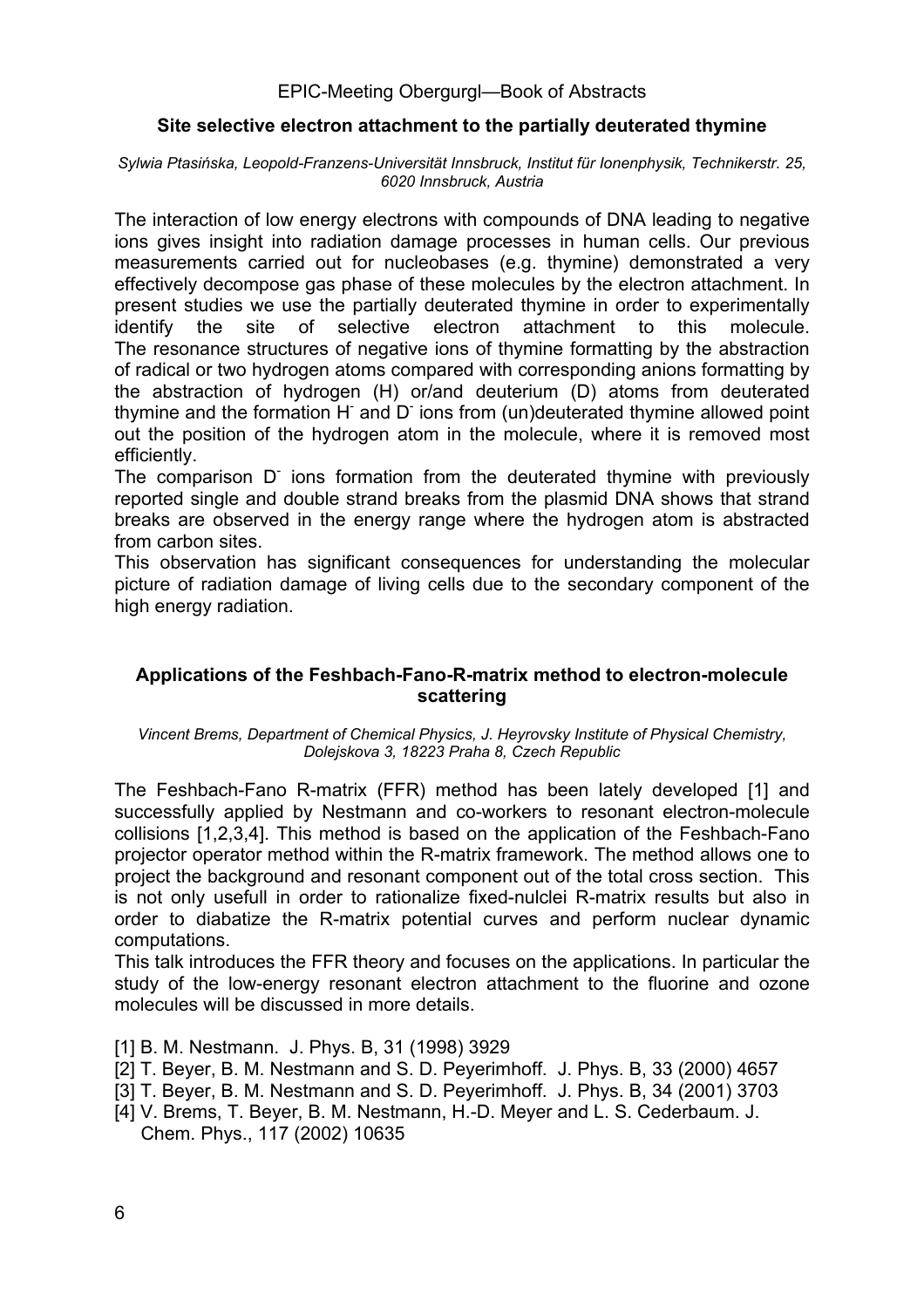## **Sensitizing to Secondary Electron Damage**

*H. Abdoul-Carime and E. Illenberger, Institut für Chemie -Physikalische und Theoretische Chemie-, Freie Universität Berlin, Takustrasse 3, D-14195 Berlin, Germany* 

Treatment of cancer represents one of the major challenges to medical research [1]. Radiotherapy, combining the use of ionizing radiation and the incorporation of cytotoxic agents within the tumour cells, has been developed as an alternative treatment to the traditional radical surgery, and 5-halouridines (e.g., 5 bromodeoxiuridine) have been suggested to be one of the most promising radiosensitizers for targeted therapies [2]. It has been shown that the substitution of thymidine nucleoside in the genetic sequence of cellular DNA by its halogenated analogs does not change the normal gene expression in non–irradiated cells , but increases sensitivity of the living cells [3] to X–rays by a factor of 4 [4]. It has been proposed that sensitization in the "halogen–modified" nucleic acids is presumably attributed to the interaction of hydrated electrons  $(e_{a}$ <sup>-</sup>) with the thymine surrogates [5]. However, not only such solvated electrons are capable to induce genotoxicity to cells but also the ballistic low–energy (< 20eV) electrons [6], which are the most predominant secondary species produced at the early time (fs–ps) after depositing energy into irradiated biological medium [7].

Here, we present measurements of Dissociative Electron Attachment (DEA) to the radiosensitizers (e.g., bromouracil, BrU [8], and bromouridin, BrdU [9]) in the gas phase. We will show, that at subexcitation energies (i.e., below the first electronic state of the molecule), electrons are able to effectively decompose BrU into Br<sup>-</sup> and  $Uy^{\dagger}$  (uracil-yl) and BrdU into Br<sup> $-$ </sup> and BrUyl<sup> $-$ </sup> (bromouracil-yl). These results will be discussed within the context of recent theoretical works [10] and their application in radiotherapy.

- [1] H. .L. Howe et al., *J. Nat. Cancer Institute* **93** 824 (2001).
- [2] D.J. Buschbaum, M.B. Khazaeli, M.A. Davis, *Cancer (suppl.)* **73** 999 (1994).
- [3] S. Zamenhof, R. DeGiovanni, S. Greer, *Nature* **181** 827 (1958)
- [4] W. Szybalski, *Cancer Chemother Reports* **58** 539 (1974)
- [5] M.D. Sevilla, R. Failor, G. Zorman, *J. Phys. Chem.* **78** 696 (1974)
- [6] L. Sanche, *Mass Spectrometry Reviews* **21** 349 (2002)
- [7] S.M. Pimblott, J.A. LaVerne, A. Mozumder, N.J.B. Green, *J. Phys. Chem.* **94** 488-495 (1990)
- [8] H. Abdoul-Carime, M.A. Huels, L. Sanche, E. Illenberger, *J. Am. Chem. Soc.* **123** 5354 (2001)
- [9] H. Abdoul-Carime et al. (submitted 2004)
- [10] X. Li, M.D. Sevilla, L. Sanche, *J. Am. Chem. Soc.* **125** 8916 (2003)

## **A Fluorescence-Based Method for Analyses of Low-Energy Electron Damage to DNA**

*Tihomir Solomun and Eugen Illenberger, Free University Berlin, Institute for Chemistry, Physical and Theoretical Chemistry, Takustrasse 3, D-14195 Berlin, Germany* 

Various active centres containing DNA molecules (single stranded oligonucleotides) were immobilized in an array on a gold surface and exposed to low-energy electron beam at different electron energies (<3eV) and doses. The electron damage was analysed by the binding ability of the complementary sequence as detected by a fluorescence method.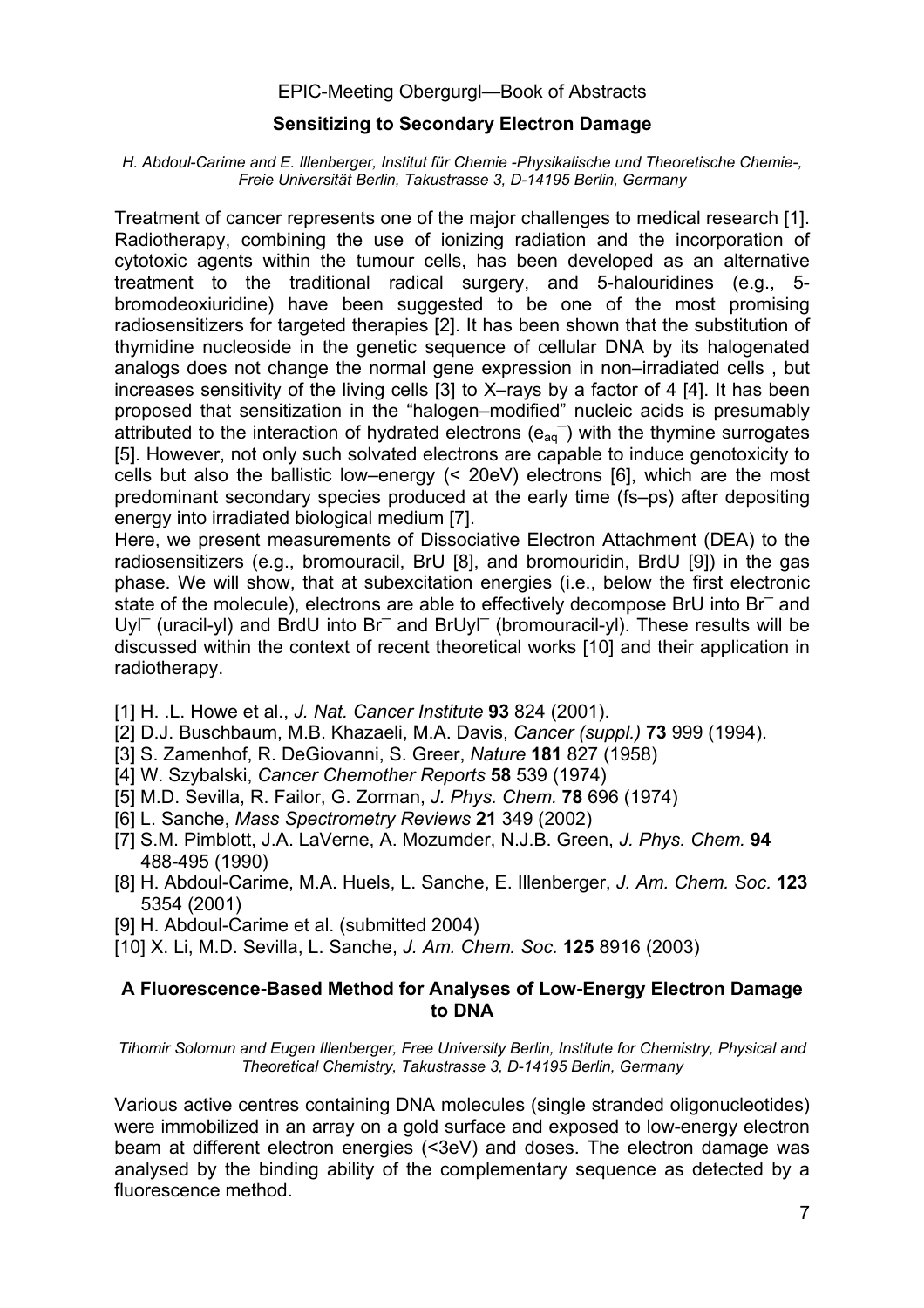## **Recent Progress in the Development of the Discrete Momentum Representation Method for Electron Scattering by Polyatomic Molecules**

*Petr Carsky, J. Heyrovský Institute of Physical Chemistry, Academy of Sciences of the Czech Republic, Dolejškova 3, 182 23 Praha 8, Czech Republic* 

The purpose of this presentation is to show the recent progress in the development of the Discrete Momentum Representation Method (DMR) achieved by the Prague group. DMR is a rigorous ab initio method for elastic and vibrationaly inelastic electron scattering by polyatomic molecules in the static exchange approximation. Results obtained so far for  $H_2$ ,  $H_2O$ ,  $CH_4$  and  $C_3H_8$  show that DMR can be a useful tool for interpretation of vibrational electron energy loss spectra of polyatomic molecules. Plans for the future work will be outlined: application to larger molecules, inclusion of polarization term into the interaction potential, and examination of the obtained results for a better understanding of the mechanism of vibrational excitation by electron impact.

## **Isotope effects in low-energy electron-molecule collisions**

#### *Jiri Horacek, Charles University, Prague, Czech Republic*

Isotope effects in dissociative attachment and vibrational excitations will be discussed. Conditions for the appearance of the inverse isotope effect will be considered.

## **Calculations for vibrational excitations of methane by electron impact**

#### *Roman Curik, J. Heyrovsky Institute of Physical Chemistry, Prague*

Differential and integral cross sections are presented for the vibrationally inelastic electron-methane scattering in the energy regime 1-30 eV. They were calculated by the Discrete momentum representation (DMR) approach. Two-channel Lippmann-Schwinger equation is solved in the momentum space. Interaction between scattered electron and methane molecule is described at exact static-exchange level. Nuclear motion of the molecule is assumed to satisfy harmonic approximation. Results are compared with the previous Single Centre Expansion calculations of Nishimura and Gianturco (2002) and available experimental data.

## **Electron impact ionization of alanine**

#### *Stefan Matejcik, Department of Plasmaphysics, Comenius University, Mlynska dolina F2, Bratislava, Slovakia*

We will present the results of crossed electron molecule beams study of electron impact ionization reaction to the gas phase amino acid alanine (CH3-CH(NH2)-COOH). The mass spectra and mass-selective electron energy dependent ion yields have been measured. The high resolution gas phase ion energetic data have been estimated from the experimental data.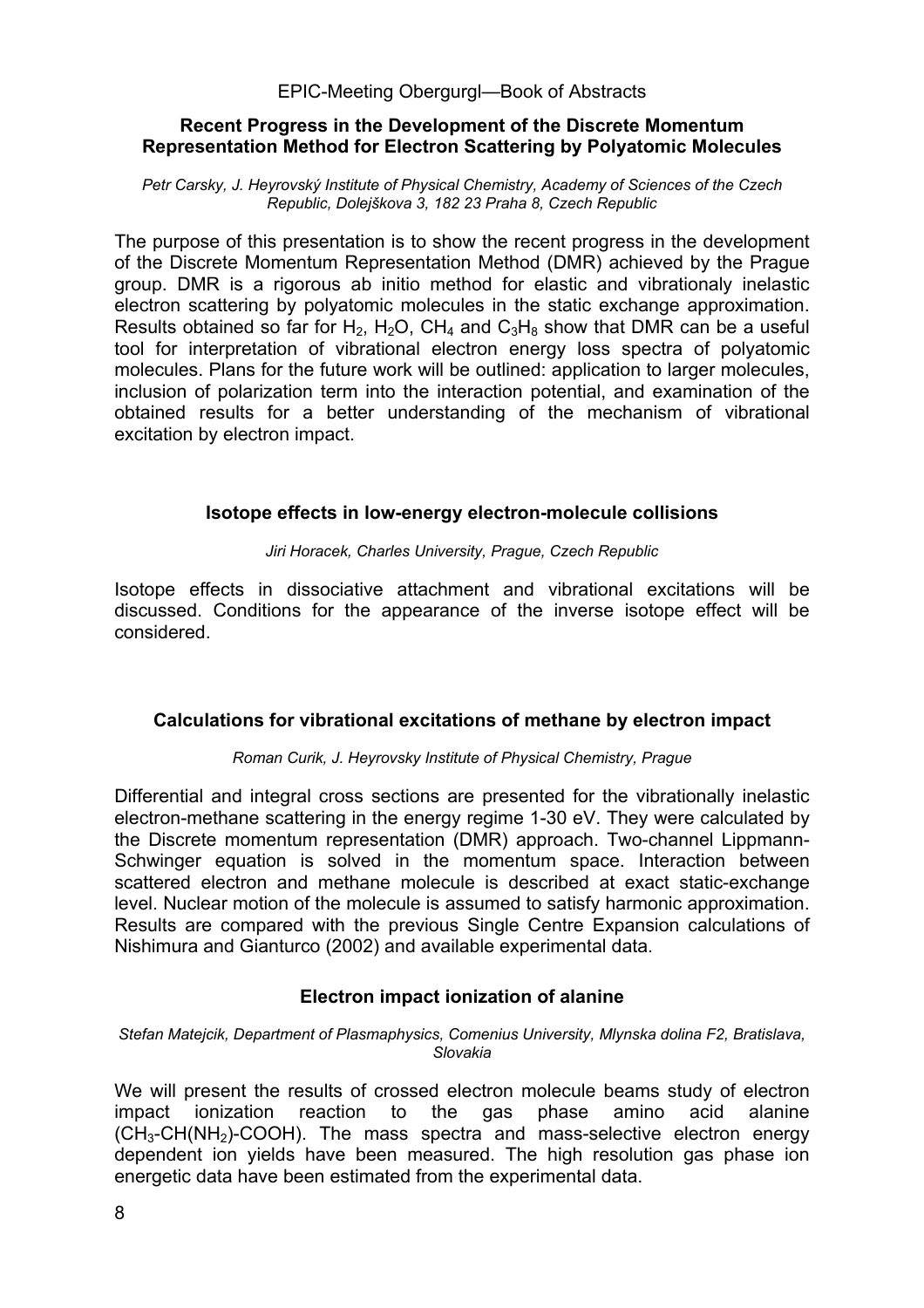#### **Positron and Electron scattering processes with polyatomic gases**

#### *Franco A. Gianturco, Department of Chemistry and INFM, Università di Roma "La Sapienza" piazzale A. Moro , 5 , 00185 Rome, Italy*

During the talk we will present a review of the second year of joint reserach within the EPIC European research Project in the theoretical and computational aspects of low energy scattering off polyatomic gases of both leptonic projectiles which are the probes employed in the network research activities , i.e. : electrons and positrons. In particular , it will be shown that some systems behave in similar ,but yet different, ways when they undergo elastic and/or inelastic scattering by electrons and positron impact, Examples will be given for the case of  $CF_4$ , a polyatomic target of interest in the world of nanofabrication of electronic chips, in relation of the conjectured existence of a Ramsauer-Townsend Minimum in the integral cross sections from both electron and positron scattering. Another example will be provided by the vibrational excitation efficiency of both  $CF_4$  and  $H_2O$  , at low collision energies, by impact with electrons and positrons.In the cases where they exist, comparison will also be made with experimental findings. finally, the importance of the formation of transient negative Ions (TNI's ) by secondary electron attachments to biologically relevant polyatomics will also be described and discussed.

## **Positron impact ionization of water**

#### *Z. Pesič, Department of Physics and Astronomy, University College London, Gower Street, WC1E 6BT, UK*

The interaction of electrons and positrons with water molecules are extremely important for different areas, e.g. astrophysics, plasma physics etc. While different aspects of electron-water interaction have been studied extensively (e.g. [1] and references therein), very few studies has been reported concerning positron water interaction [2, 3].

Within the EPIC Network, the UCL positron physics group is investigating ionization and positronium formation cross-section of the water molecule. An overview of the UCL experimental techniques for measurements and of ionization cross section (direct and total) and for normalization will be presented [4, 5]. Progress in the measurement of water ionization cross section will be discussed and the first experimental data for the ionization cross section of water by positron impact will be presented.

[1] G. Karwarsz et al, Riv. Nuovo Cimento 24 (2001)1

- [2] O. Sueoka et al, J. Phys. B: At. Mol. Opt. Phys 19 (1986) L373
- [3] F.A. Gianturco et al, PRA 64 (2001) 0327151
- [4] G. Laricchia et al, J. Phys. B: At. Mol. Opt. Phys. 35 (2002) 2525
- [5] P. Van Reeth et al, NIM B192 , (2002) 220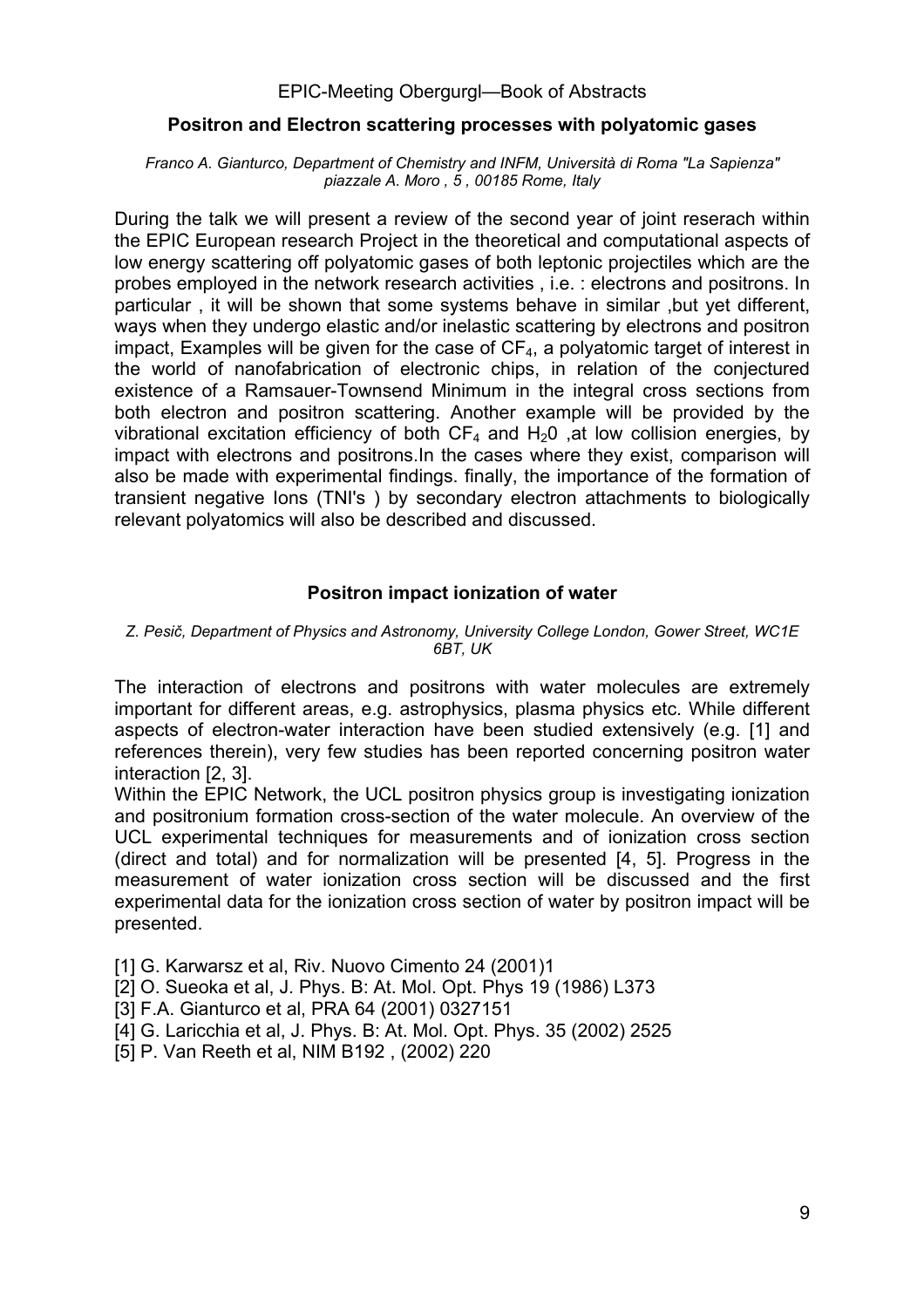#### **Differential Studies of Ionization by Positron Impact**

*C. Arcidiacono(1), Á. Kövér(2), Z. Pesic(1) and G. Laricchia(1) (1) Department of Physics and Astronomy, University College London,Gower Street, London, WC1E 6BT, UK (2) Institute of Nuclear Research of Hungarian Academy of Science (ATOMKI), Debrecen, POB 51, H-4001, Hungary* 

Differential studies are important for understanding collision dynamics. An investigation is being carried out into the possible origins of a recently observed energy shift of ~1.6eV between the theoretical and measured triply-differential cross-section for 50eV positron impact ionization of molecular hydrogen [1,2]. Two targets have been studied for the same final state energy. The final charge state of molecular deuterium was checked in order to establish possible dissociation contributions. A helium target was also employed to eliminate possible complications in the spectra arising from molecular excitations. Both the experimental data for  $D<sub>2</sub>$  and He have been found to be shifted as for the molecular hydrogen by  $\sim$  1.6eV. Comparison with theories [3] and plans to extend these types of studies to the water molecules will be discussed.

[1] Á. Kövér, K. Paludan and G. Laricchia, J. Phys. B 34 L219, 2001.

- [2] J. Fiol, V. D. Rodríguez and R. O. Barrachina, J. Phys. B 34 933, 2001.
- [3] J. Fiol and Olson, J. Phys. B 35 1173, 2002.

#### **Measurements of total cross sections for positron scattering in benzene**

*Damian Pliszka, Universita di Trento, Dipartimento di Fisica, via Sommarive 14, 38050 Povo (TN) Italia* 

Total cross sections for positron scattering on benzene at 1.5-20 eV have been measured with the new low-energy spectrometer in Trento [1]: it uses W thin film moderator, a longitudinal magnetic field (10 Ga), a 90Z° electrostatic bent; the scattering chamber is 10 cm long with 1 mm diameter apertures. Positron counting rate was 20-100 e<sup>+</sup>/s) - measurements are mean values of 20 measurements, 10 second each and over 5-6 runs. Thes staistical error is within 1%. The energy of the beam was calibrated against the threshold for positronium formation in N2 (8.78eV).

Present data agree well with early measurements of Suoeka [2], but normalization of their data is needed by +19%. Our data at low energies disagree with newer results of Sueoka [3]; the agreement with theory is fairly good [4].

[1] Zecca A. et al. , Rad. Phys. Chem. J., 68 (2003) 319-22

[2] Sueoka O., J. Phys. B 21 (1988) L631

[3] Kimura M. et al. Adv.Chem. Phys. 111 (2000) 537

[4] Gianturco et al., J.Phys. B 36 (2003) 1383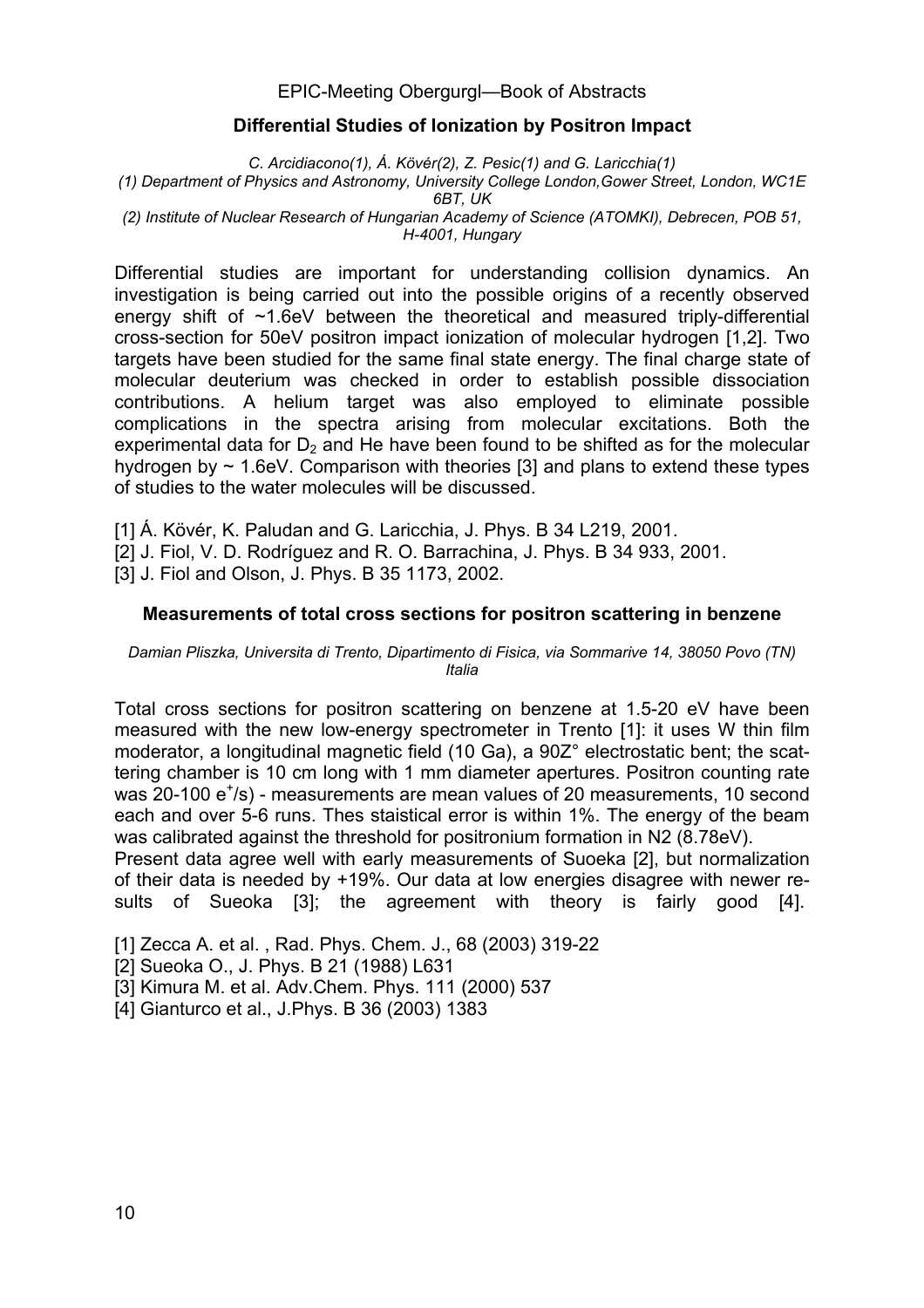#### **New data for positron scattering on molecules**

*Grzegorz Karwasz, Universita di Trento, Dipartimento di Fisica, via Sommarive 14, 38050 Povo (TN) Italia* 

Total cross sections for positron scattering on molecules ( $N_2$ ,  $C_6H_6$ ,  $C_6H_5NH_2$ , c- $C_6H_{12}$ ) from the new spectrometer in Trento [1] are presented.

In benzene  $(C_6H_6)$  the total cross section rises in the low energy limit, to high values of about 100  $A^2$  at 1 eV (30  $A^2$  is the cross section for electron scattering at the same energy [2]). In order to check if this high cross section is due to trapping of positron inside the benzene ring, the cross sections in aniline  $(C_6H_5NH_2)$  has been measured. We expected a smaller cross section due to the effect of localization of hybridized sp<sup>2</sup> electrons. Unexpectedly, the aniline cross section is identical to that in benzene, within our experimental error bar (less than 5%) in the entire 1-20 eV energy range. Both benzene and aniline cross sections show a "bump" slightly above the respective thresholds for positronium formation. No such bumps exist for positron cyclo-hexane scattering.

[1] Zecca A. et al., Rad.Phys.Chem. J., 68 (2003) 319-22

[2] G.P. Karwasz, A. Zecca and R.S. Brusa, Riv. Nuovo Cimento 24 No.4, 1-101 (2001)

#### **The metastable decays of rare gas (Ar, Ne, Kr, Xe, and He) cluster ions: experimental realization and theoretical treatment**

*S. Denifl, J. Fedor, K. Gluch, S. Feil, S. Matt-Leubner, A. Stamatovic, F. Hagelberg, M. Probst, O. Echt, P. Scheier, T.D. Märk, Institut für Ionenphysik, Leopold Franzens Universität, Technikerstrasse 25, A-6020 Innsbruck, Austria* 

Metastable dissociation of rare gas cluster ions (He, Ne, Ar, Kr, and Xe) has been investigated experimentally utilizing the mass analysed ion kinetic energy (MIKE) technique with a three sector field mass spectrometer. Based on quantum chemical calculations we constructed theoretical MIKE peaks and compared them with the experimental data. By comparison with the experimental data we obtained information about the temperature of the neutral precursor. Excellent agreement between the experimental data and the theoretical model has been observed [1] depending on the potential energy curves used. In contrast to the Ar, Ne, Xe and Kr dimers we did not find a unimolecular fragmentation channel for  $He_2^+$ . For the larger He<sub>n</sub><sup>+</sup> (n=3...30) cluster ions we observed the unimolecular loss of monomers driven by vibrational predissociation.

This work was partially supported by the FWF, ÖNB and ÖAW, Wien, Austria and the European Commission, Brussels (network programme).

[1] J. Fedor, R. Parajuli, S. Matt-Leubner, O. Echt c, F. Hagelberg, K. Głuch, M. Probst, P. Scheier, T. D. Märk, Phys. Rev. Lett. 91 (2003) 133401.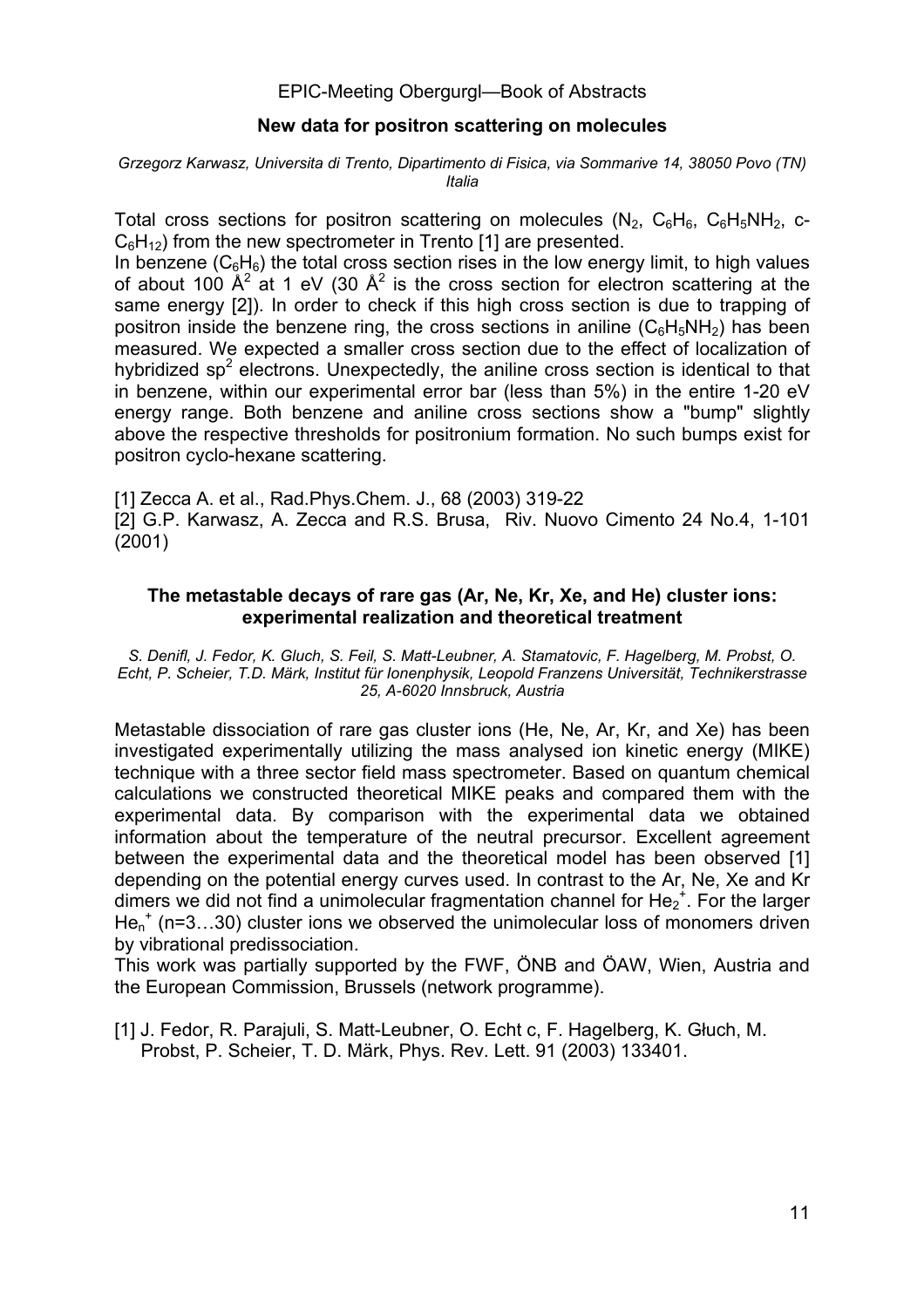## **Low energy electron scattering from halogenated hydrocarbons**

*Nykola Jones, Dept. of Physics and Astronomy, University of Aarhus, DK-8000 Aarhus C, Denmark* 

A major theme of the EPIC network is to investigate the electron scattering properties of halogenated species of importance in the plasma etching industry. Data have important implications for the cooling and heating of electrons in plasmas in general. Cross-sections for elastic and inelastic scattering of electrons below a few hundred meV are important input not only for models of industrial plasmas, but also atmospheric and interstellar plasmas. Scattering data may also be used to show that species may undergo dissociative attachment at very low energy with very high cross-sections, for example exceeding 1000  $A^2$ .

Following the EPIC programme, we have explored the scattering properties and measured cross-sections for a number of halogenated hydrocarbons  $CH_xR_y$  and fluorocarbons  $CF_xR_y$ , where  $R = F$ , Cl, Br, I. In this presentation data will be reported for  $CF_4$ ,  $CCI_4$ ,  $CF_3I$ ,  $CF_3Br$ ,  $CH_3I$ ,  $CH_3Cl$ ,  $CH_3Br$ ,  $CHCl_3$  and for the atmospherically interesting molecule  $SF_5CF_3$ . We have developed a means of obtaining absolute scattering cross-sections for dissociative attachment independently of any other data save our absolute scattering data. This method is at present limited to nonpolar molecules, and cross-sections will be presented for CI production from CCI<sub>4</sub> down to sub-thermal energies.

## The Anomalous Shape of the Cross Section for the Formation of SF<sub>3</sub><sup>+</sup> **Fragment Ions Produced by Electron Impact on SF6**

*S. Feil, K. Gluch, P. Scheier, A. Stamatovic, K. Becker, and T.D. Märk, Institut für Ionenphysik, Leopold Franzens Universität, Technikerstrasse 25, A-6020 Innsbruck, AUSTRIA* 

The partial ionization cross section for the formation of  $SF_3^+$  fragment ions following electron impact on  $SF<sub>6</sub>$  is known to have a pronounced structure in the cross section curve slightly above 40 eV. We used the mass-analyzed ion kinetic energy (MIKE) scan technique to demonstrate the presence of a channel contributing to the  $SF_3^+$ partial ionization cross section that we attribute to the Coulomb explosion of doubly charged metastable SF<sub>4</sub><sup>2+</sup> ions into two singly charged ions SF<sub>3</sub><sup>+</sup> and F<sup>+</sup>, with a threshold energy of about 45.5 eV. Thus the observed unusual shape of the  $SF_3^+$ partial ionization cross section is the result of 2 contributions, (i) the direct formation of SF<sub>3</sub><sup>+</sup> fragment ions via dissociative ionization of SF<sub>6</sub> with a threshold energy of 22 eV and (ii) the Coulomb explosion of metastable  $SF_4^{2+}$  ions with a threshold energy of about 45.5 eV. A detailed analysis of the MIKE spectrum reveals an average kinetic energy release of about 5 eV in the Coulomb explosion of the  $SF_4^{2+}$  ions with evidence of a second channel corresponding to an average kinetic energy release of about 1.1 eV.

## **Imaging DNA damage by AFM**

*D. Mayr, Department of Physics and Astronomy, The Open University, Milton Keynes, MK7 6AA* 

Atomic force microscopy (AFM) can be used to image biological samples at nanometre resolution and therefore is well suited for the study of DNA damage. I will explain how the AFM works, show some results and speak about experiments planned for the near future.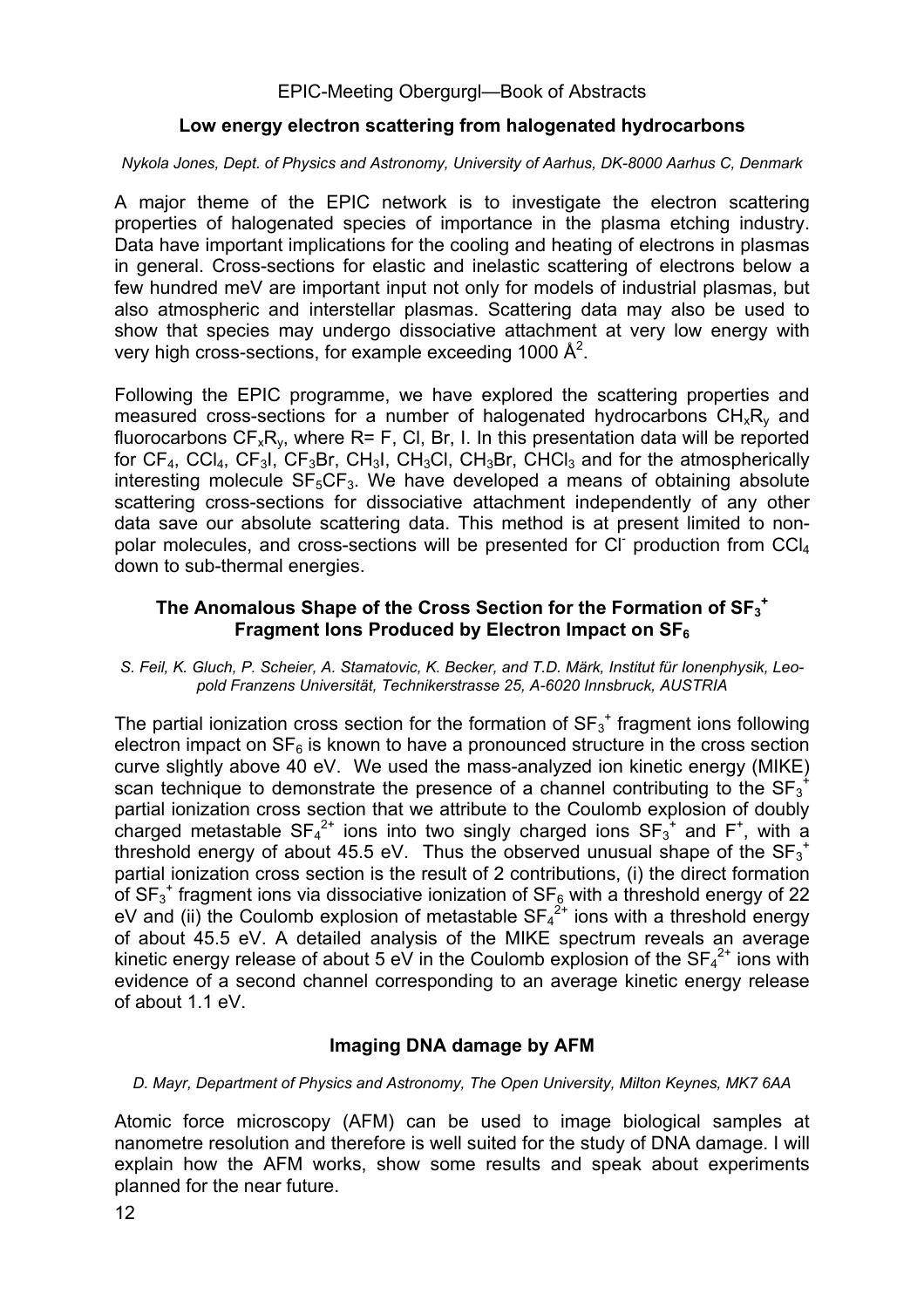## **Low-energy electron induced break-up of water**

#### *Chiara Piccarreta, University College London*

Electron collisions with water are very important for the understanding of radiation damage in biological system, atmospheric processes, masers, etc... These collisions can result in the rotational, vibrational and/or electronic excitation of the molecule but they can also induce fragmentation. Specifically, low-energy electrons can produce fragmentation via dissociative electron attachment (DEA) and electronic excitation into dissociative states. The R-matrix method and the R-matrix polyatomic code is used to treat the electronic part of the process. We have performed fixed-nuclei calculations for 630 geometries of water. These are defined by 6 different angles and 14 different OH internuclear distances. Previous calculations and experiments show the presence of three Feshbach resonances below the ionisation threshold. Since the first four excited states of water are dissociative, excitation into any of these will produce fragmentation. Our model incorporates nine target states in the close-coupling expansion. The energies obtained for the ground state and the lowest singlet excited states compare well with more accurate calculations. Using this model, cross sections for electronic excitation into the first 4 excited states as a function of geometry were calculated. We will present resonance positions and widths as a function of geometry. These results will form the starting point for a full-dimentional study of the DEA and dissociative excitation processes.

#### **Electron impact calculation on biological molecules**

*A. Grandi (1), N. Sanna (1), F.A. Gianturco (2), (1) CASPUR, Rome, Italy (2) Department of Chemistry and INFM, Università di Roma "La Sapienza"piazzale A. Moro , 5 , 00185 Rome, Italy* 

Recent work on the scattering of electrons around 9eV on the uracil molecule will be discussed in detail. The behaviour of the eigenphase sums and of the resonant component of the scattering cross section will be analysed in order to confirm the presence of a dominant shape resonance. The effect of molecular bond stretching on the detachment of H<sup>-</sup> from Uracil samples will also be analysed and discussed.

#### **Spatial differential cross section maps for vibrational excitation by electron impact**

#### *Barbara Pezler, J. Heyrovsky Institute of Physical Chemistry, Czech Republic*

There has been significant increase of activities in development and applications of ab-initio computational methods for the vibrationaly inelastic scattering of electrons by polyatomic molecules. Despite of the recent work in this field, the mechanism of the vibrational excitation by electron impact is far from being understood. Therefore the main purpose of the present project is the study of spatial differential cross-section maps for the vibrational excitation of molecules using discrete momentum representation method. The energy range of our interest is 1-30 eV.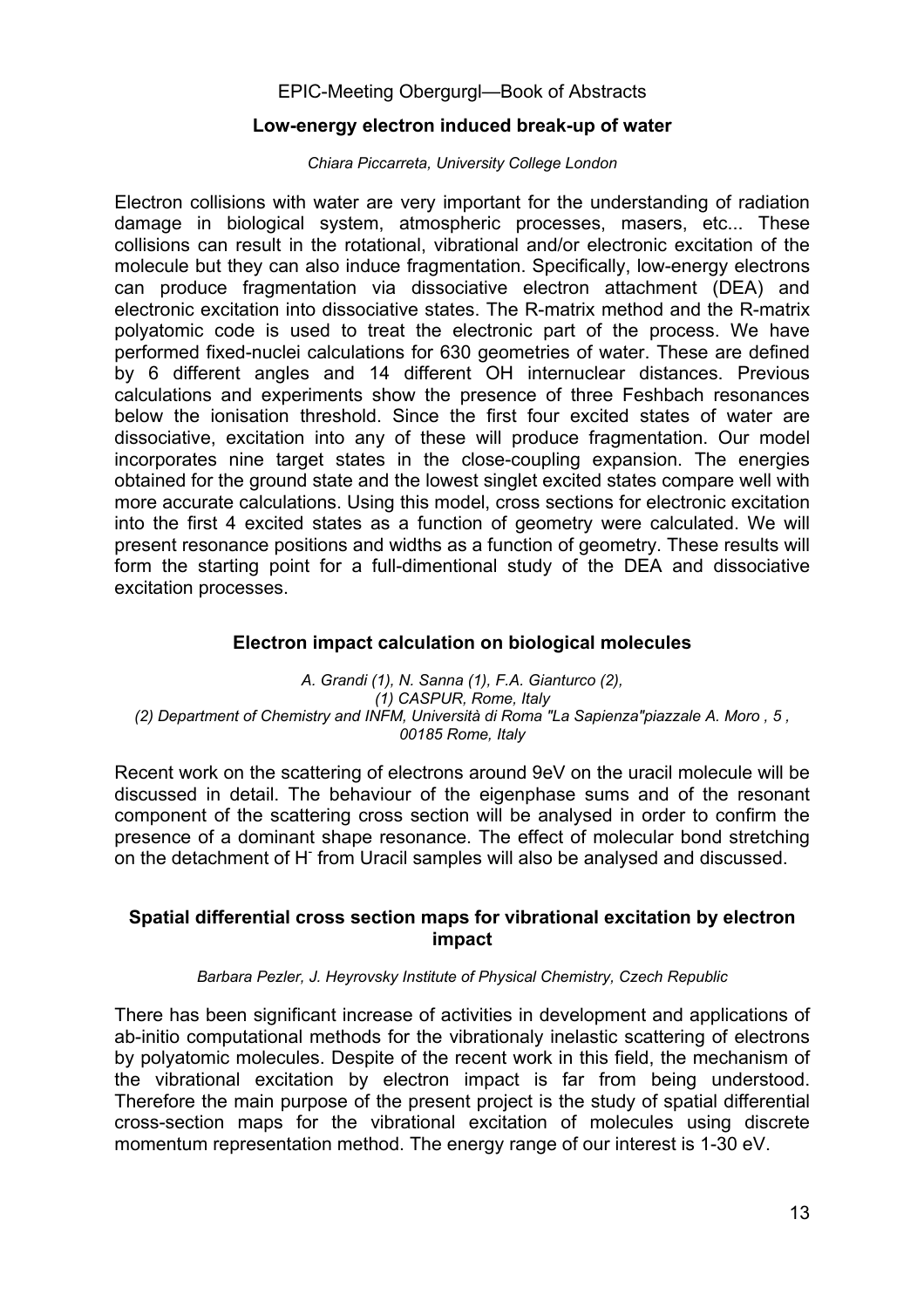## **Theory of Vibrationally Inelastic Electron Transport through Molecular Bridges**

#### *Martin Cizek, Institute of Theoretical Physics, Charles University, Prague, Czech Republic*

Vibrationally inelastic electron transport through a molecular bridge that is connected to two leads is investigated. The study is based on a generic model of vibrational excitation in resonant transmission of electrons through a molecular junction. Employing methods from electron-molecule scattering theory, the transmittance through the molecular bridge can be evaluated numerically exactly. The current through the junction is obtained approximately using a Landauer-type formula. Considering different parameter regimes, which include both the case of a molecular bridge that is weakly coupled to the leads, resulting in narrow resonance structures, and the opposite case of a broad resonance caused by strong interaction with the leads, we investigate the characteristic effects of coherent and dissipative vibrational motion on the electron transport. Furthermore, the validity of widely used approximations such as the wide-band approximation and the restriction to elastic transport mechanisms is investigated in some detail.

## **Calculations of the cross sections for vibrational EELS of cyclopropane**

#### *Michal Kovacic, J. Heyrovsky Institute of Physical Chemistry, Prague, Czech Republic*

Ab initio Discrete Momentum Representation (DMR) method is used to calculate differential and integral cross sections for vibrational excitation of cyclopropane by electron impact. Three-dimensional Lippmann-Schwinger equation is solved by twochannel approach and harmonic approximation is taken to describe nuclear motion of the molecule. Static and exchange contributions to electron-cyclopropane interaction are evaluated explicitly. Results for the energy range 1-30 eV are presented and compared to available experimental data.

## **Cold electrons: virtual states and attachment**

#### *David Field, Department of Physics and Astronomy, University of Aarhus*

The aim of my talk is to attempt to give insight into the physical processes which may occur when cold electrons encounter non-polar molecules. Recent experiments involve collisions of electrons with a variety of molecules such as benzene,  $CO<sub>2</sub>$ ,  $C_6F_6$ , para-xylene, para-difluorobenzene with collision energies down to a few meV. Results show that scattering cross-sections can achieve very large values of several hundred to in excess of one thousand  $A^2$  at very low energies. I will discuss the physical basis for this phenomenon, called "virtual state scattering". I will also discuss how virtual state scattering may act as a gateway to temporary negative ion formation. This has interesting implications for negative ion formation in industrial plasmas and also in natural plasmas such as the upper atmosphere of the Earth and the interstellar medium.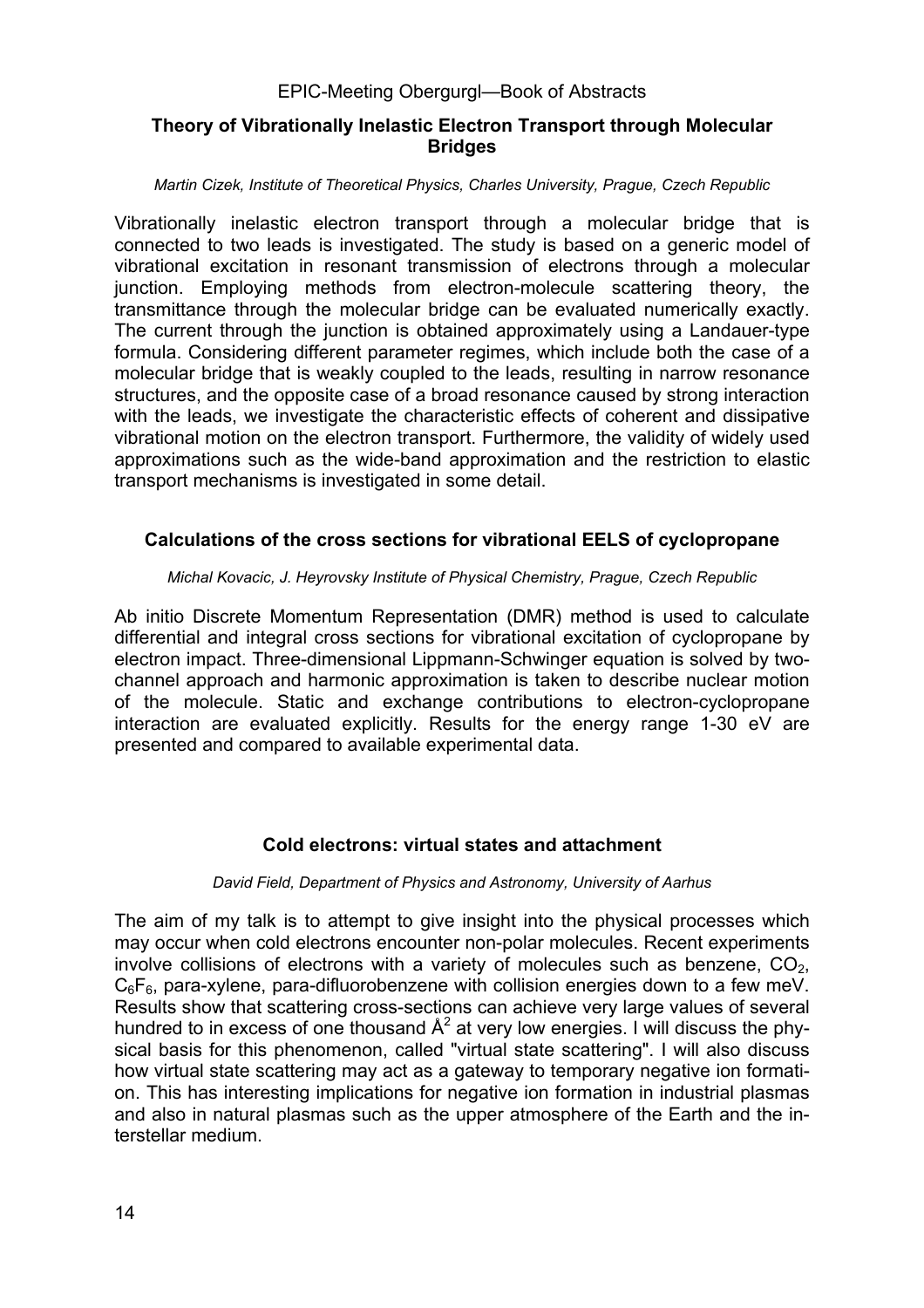## **Theory of resonances: determination of energies, widths and cross sections by the Feshbach-Fano R-matrix method**

#### *Pŗemysl Kolorenč and Vincent Brems, Institute of Theoretical Physics, Faculty of Mathematics and Physics, Charles University in Prague*

The study of inelastic resonant electron-molecule collisions splits into two parts. The electron scattering by the molecule with its nuclei fixed is investigated an then the nuclear dynamics is considered using the results of the fixed-nuclei calculations as the input. The two parts of the problem are treated with different methods. Well developed and widely used approach of the study of the fixed-nuclei problem is the R-matrix theory. For the nuclear dynamics the most suitable treatment is the Feshbach-Fano projection-operator approach. Therefore it is very desirable to join these two theories to obtain a unified method of solving the whole problem.

The Feshbach-Fano R-matrix (FFR) method has been developed lately and applied successfully by Nestmann and co-workers to resonant molecule collisions, see e.g. [1]. The method allows one to project the background and resonant component out of the total cross section and determine the resonance parameters. In order to establish the FFR method as a general scheme for treating resonant scattering we have studied it on model problems.

[1] B. M. Nestmann, J. Phys. B, 31 (1998) 3929

## **Quantum Wave Packet Dynamics: Electron Induced Dissociation of Water**

#### *Taioli Simone, University College London*

A time-dependent description of the dissociative attachment and impact dissociation of water excited by an impinging electron is proposed. Water is the key molecule for all know life forms, yet how it fragments in collisions with low-energy electrons remains uncertain. Theoretically this problem involves treating the interplay between the electron scattering dynamics and the nuclear motion dynamics. No previous study of dissociative attachment has considered more than a single nuclear motion coordinate but the different possible dissociation products for water make such a full three-dimensional nuclear motion study essential. Electron scattering will be treated using the fixed nuclei approximation and the R-matrix codes. Calculations at many internuclear configurations will give surfaces for the three low-lying, long-lived resonance states whose excitation leads to either dissociative attachment or autoionisation, which is often accompanied by vibrational excitation of the target. Wavepacket methods is being used to treat the nuclear motion. A new code based on wavepacket method is being developed to treat the nuclear motion. The results we are going to obtain will be of importance not only for radiation damage in biological systems but also regimes where electron collisions with water are important such as the physics of the upper atmosphere and astrophysics.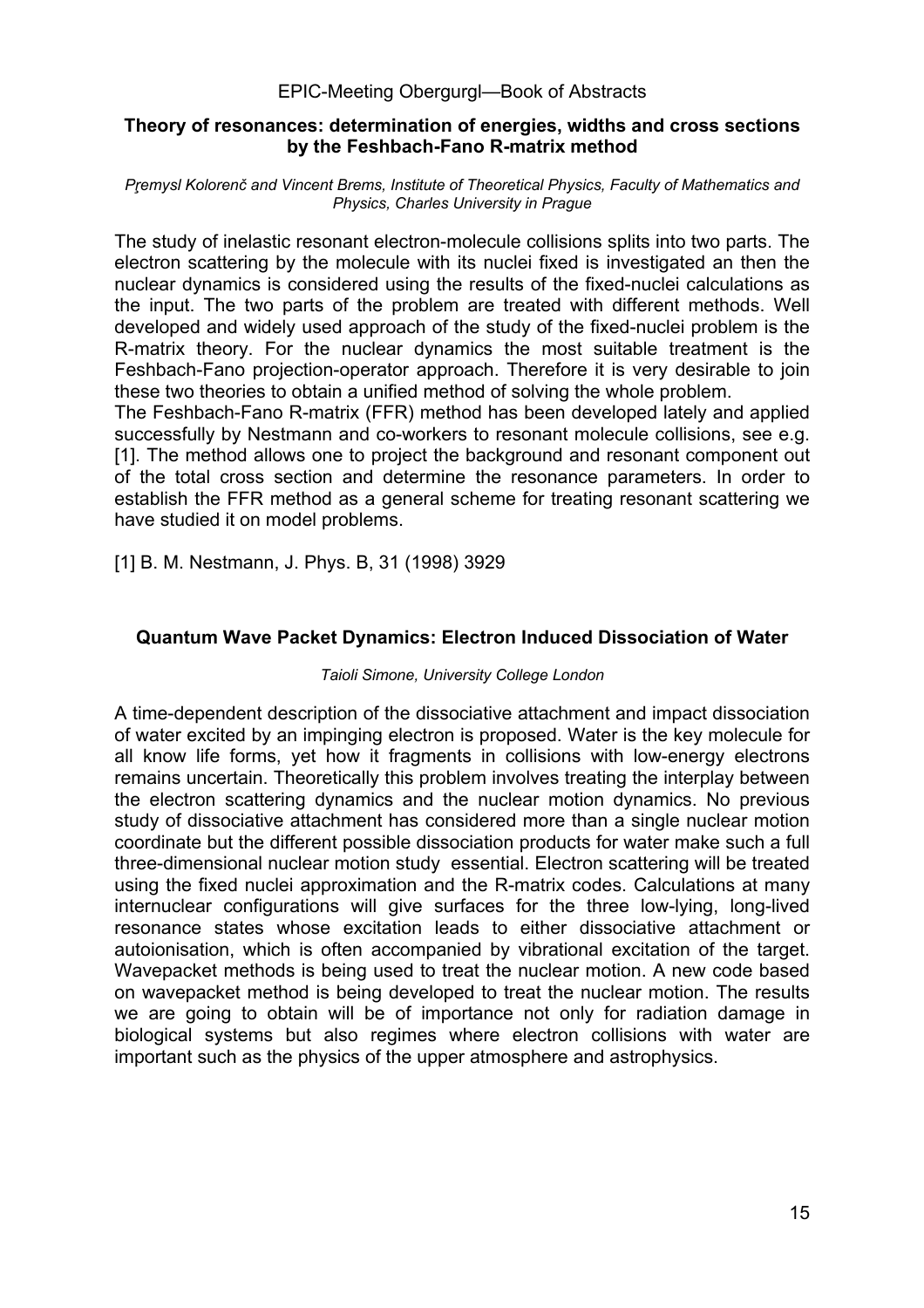#### **Interaction of Activated Oxygen and Water with Bare and Hydrogenated Diamond Surfaces**

#### *R. Azira, A. Lafosse and Y. Le Coat, LCAM, Université Paris-Sud, Bât 351, 91405 ORSAY Cedex, FRANCE*

Hydrogen-terminated diamond films have been considered as possible candidates for various electronic and optical applications due to their surface conductivity, chemical inertness, and negative electron affinity (NEA), which results in the enhancement of electron emission when irradiated with electrons or photons. However, even brief exposure of hydrogenated diamonds to air results in gradual deterioration of their electron emission properties and shifts the EA from negative to positive. This decay was found to be correlated with surface oxygen, the origin and adsorption mode of which were speculated on but unidentified. Possible oxygencontaining reactants may include molecular oxygen, water vapor, etc.

It is the aim of the present work to study the chemical state of hydrogenated and bare polycrystalline diamond films in situ exposed to water vapor and to oxygen. This task is achieved by X-ray photoelectron spectroscopy (XPS) utilized for quantitative elemental analysis of the near-surface region, high resolution electron energy loss spectroscopy (HREELS)and ESD measurements by which the surface bonding configuration was established

## **Electron Attachment to molecules of biological relevance**

#### *Verena Grill, Institut für Ionenphysik, Universität Innsbruck, Technikerstr. 25, 6020 Innsbruck*

We have studied electron attachment to a series of DNA/RNA bases using a crossed electron/neutral beams technique in combination with a quadrupole mass spectrometer. In several cases electrons at energies below the threshold for electronic excitation can lead to decomposition. Gas phase uracil decays into a mobile hydrogen radical and the corresponding closed shell uracil fragment anion (U-H). We have determined absolute dissociative attachment cross sections for such hydrogen loss reactions which can reach up to approximately 1.2x10<sup>-19</sup> m<sup>2</sup> for thymine, 2.3x10<sup>-20</sup> m<sup>2</sup> for cytosine and 5x10<sup>-20</sup> m<sup>2</sup> for glycine (G-H). In addition we report on our studies regarding the formation of anions from desoxyribose sugar. In this case the dehydrogenation channel is not the dominant reaction channel. Instead, the anion with the highest dissociative electron attachment cross section of deoxyribose is formed by the release of neutral particles equal to two water molecules. Such results have important bearing regarding the question of exposure of living tissue to ionizing radiation. Energy deposition into irradiated cells produces electrons as the dominant secondary species. After irradiation these electrons exist as ballistic electrons with an initial energy distribution up to several tens of electron volts.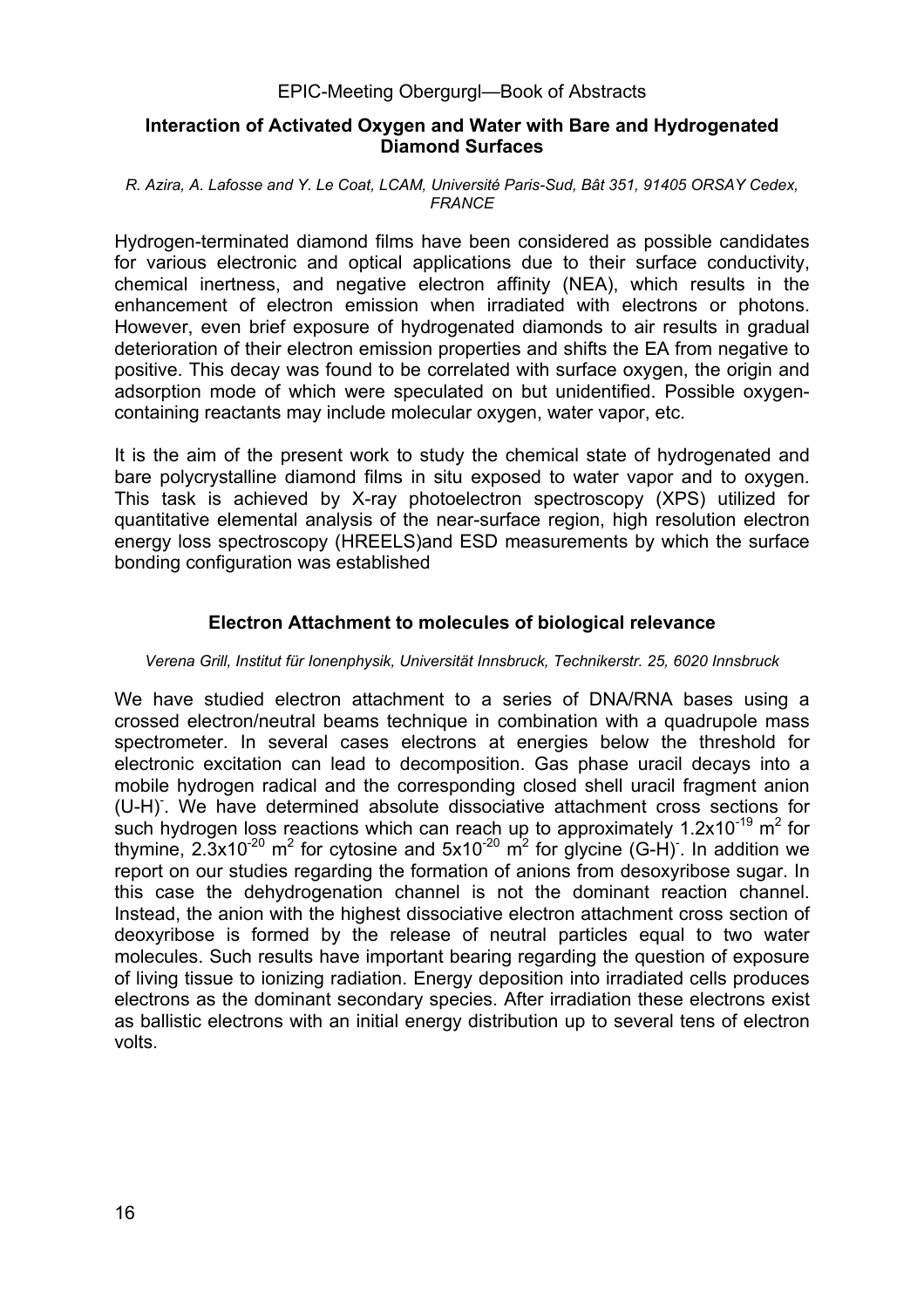## **Complete chemical transformation of a molecular film by subexcitation electrons (< 3 eV)**

#### *Richard Balog and Eugen Illenberger, Freie Universität Berlin, Institut für Chemie-Physikalische und Theoretische Chemie, Takustrasse 3, D-14195 Berlin*

The potential of slow electrons to act as a soft tool to control a chemical reaction in the condensed phase is demonstrated. By setting the energy of a well defined electron beam to values below 3 eV, the surface of a thin film of  $1,2-C_2F_4Cl_2$ molecules can completely be transformed into molecular chlorine (and byproducts, possibly perfluorinated polymers). At higher energies (above the threshold for electronic excitation, > 6 eV) some equilibrium composition between product and initial molecule can be achieved, however, accompanied by a gradual overall degradation of the film. The effect of complete transformation is based on both the selectivity and particular energy dependence of the initial step of the reaction which is dissociative electron attachment (DEA) to  $C_2F_4C_2$  [1-3] but also the fact that the initial molecule is efficiently decomposed by subexcitation electrons while the product  $Cl<sub>2</sub>$  is virtually unaffected. This is due to the fact that s wave electron attachment is symmetry forbidden to ground state  $Cl<sub>2</sub>$  [4]. The progress of the reaction during electron irradiation is followed by electron stimulated desorption of Cl<sup>-</sup> as a probe for the concentration of Cl<sub>2</sub> and C<sub>2</sub>F<sub>4</sub>Cl<sub>2</sub> at the surface of the irradiated area.

Work supported by the Deutsche Forschungsgemeinschaft, the Fonds der Chemischen Industrie and the Freie Universitaet Berlin.

- [1] J. Langer, M. Stano, , S. Matejcik, S. Gohlke, A. Rosa, W. Barszczewska and E. Illenberger, Int. J. Mass Spectrom Ion Proc. 223-224 (2003) 193.
- [2] R. Balog, N. M. Hedhili, F. Bournel, M. Penno, M. Tronc, R. Azria, E. Illenberger, Phys. Chem. Chem. Phys. 4 (2002) 3350-3355.
- [3] R. Balog and E. Illenberger Phys. Rev. Letters 91 (2003) –213201-1.
- [4] S. Barsotti, M. W. Ruf and H. Hotop, Phys. Rev. Letters 89 (2002) 083201-1.

#### **The formation of the amino acid glycine in electron irradiated extraterrestrial ices**

#### *Philip Holtom, University College London*

The interstellar medium - the vast space between the stars - is a rich reservoir of molecular material ranging from simple diatomics to more complex, astrobiologically important molecules such as cyanopolyacetylenes and the carbon hydrate glycolaldehyde. During the last years, observational astronomy has refined its spectroscopic detection methods, and particular attention has been devoted to identifying interstellar bio-molecules that may provide important insights into the history of the solar system and the origins of life on Earth. We will present the results of recent studies on the formation of the bio-molecule glycine in an electron irradiated interstellar ice analogue composed of Methylamine  $(CH_3NH_2)$  and Carbon Dioxide  $(CO<sub>2</sub>)$  ice. We will discuss the formation and detection of glycine, and its relevance to origins of life on earth and discuss possible formation mechanisms in the interstellar medium.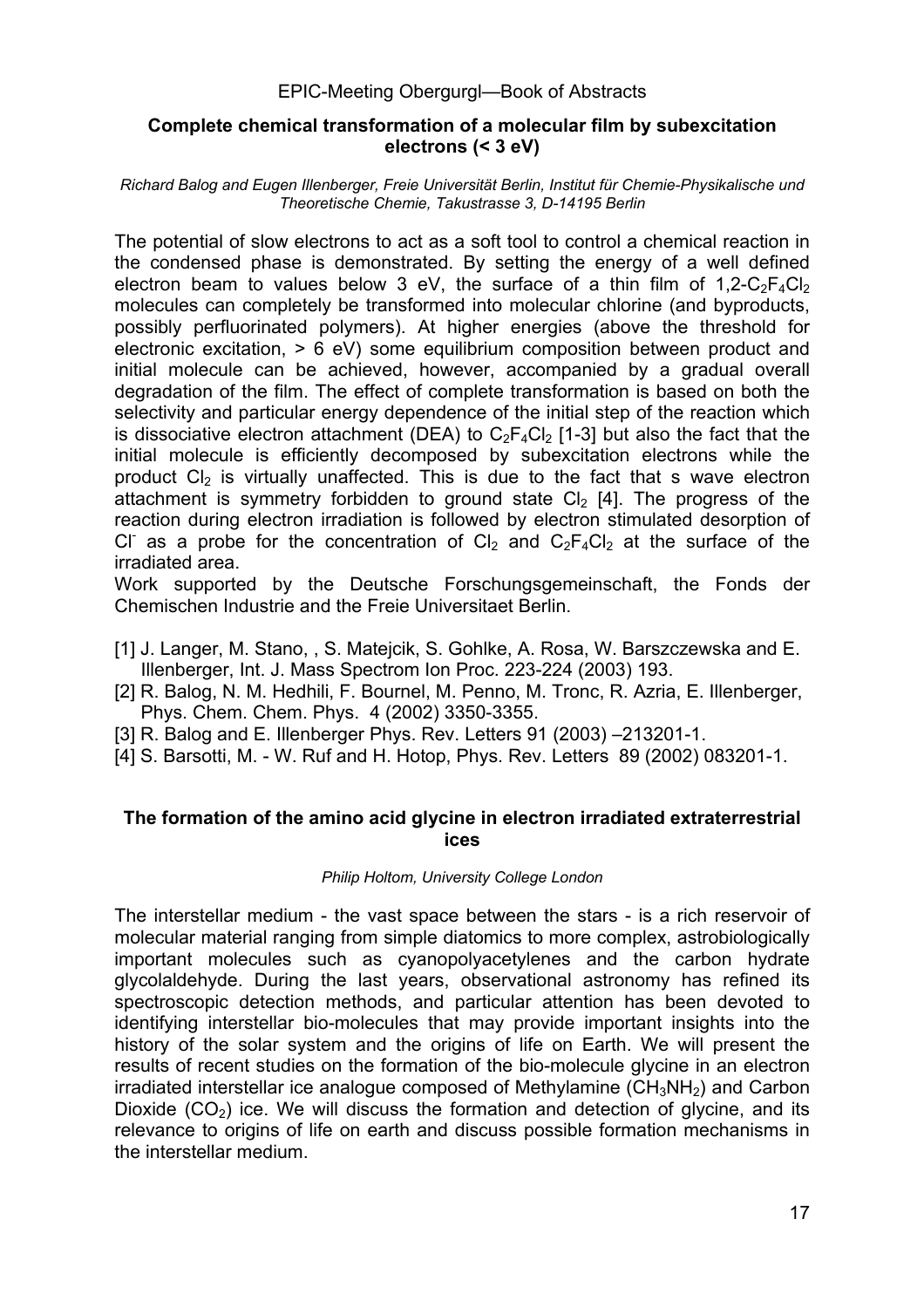#### **Preparation, characterisation and scattering of low energy electrons by hydrogenated silicon surfaces**

#### *D. Caceres, Université Paris Sud*

Hydrogen-terminated diamond films have been considered as possible candidates for various electronic and optical applications due to their surface conductivity, chemical inertness, and negative electron affinity (NEA), which results in the enhancement of electron emission when irradiated with electrons or photons. However, even brief exposure of hydrogenated diamonds to air results in gradual deterioration of their electron emission properties and shifts the EA from negative to positive. This decay was found to be correlated with surface oxygen, the origin and adsorption mode of which were speculated on but unidentified. Possible oxygen-containing reactants may include molecular oxygen, water vapor, carbon oxides, etc.

In neither of those studies, however, the effect of water exposure on the bonding configuration of the diamond surface was considered. This makes the validity of different surface conductivity and photoemission theories questionable. Determination of such an effect is of great importance both for basic understanding of chemical processes on diamond surfaces at the conditions close to ambient, and for development of electronic and electro-optical devices based on diamond films.

It is the aim of the present work to study the chemical state of hydrogenated and bare polycrystalline diamond films in situ exposed to water vapor. This task is achieved by X-ray photoelectron spectroscopy (XPS) utilized for quantitative elemental analysis of the nearsurface region, and high resolution electron energy loss spectroscopy (HREELS) measurements by which the surface bonding configuration was established.

In summary, water vapor molecules adsorb on both hydrogenated and bare diamond surfaces. Based on the analysis of the corresponding HREELS spectra, the interaction of water (a mixture of  $D_2O$  and  $H_2O$ ) molecules with the bare surface results in dissociation of considerable amount of them and formation of C=O, C–O–D (C–O–H), and C–D (C–H) surface bonds. These chemisorbed structures are mostly stable toward 300°C annealing. Hydrogen-terminated diamond does not chemically react with water at the conditions applied in this work, but nevertheless, some physisorption of water on this surface takes place as observed by both XPS and HREELS

In summary, oxygen adsorption on the bare diamond surface results in formation of C–O–C and CO bonds, as well as molecularlike adsorbed CO. We resolved the uncertainty related to the location of the principal vibrational loss feature associated with C–O–C: it is characterized by the peak at 125 meV. The peaks at 220 and 270 meV are ascribed to CO and adsorbed "molecularlike" CO, respectively. The interactions of low energy electrons with the oxygen-exposed hydrogenated diamond surfaces have a more complicated nature. For the fully hydrogenated surface produced by ex situ MW hydrogen plasma treatment, the energy losses of the 4.5 eV primary electrons are mainly due to C–C, C–H, CO, O–H, and C–O– surface vibrations. In situ hydrogenation does not produce fully hydrogen-terminated surface, and exposure of this surface to thermally activated oxygen results in the formation of structures characteristic to both bare and fully hydrogenated diamond. The HREEL spectra alone do not permit, however, to establish the exact bonding configuration of chemisorbed oxygen. This task is achieved by correlation with the previously performed ESD measurements which rule out formation of C–O–C thus leaving CO and C–O–H as the only possible bonding configurations of oxygen on the hydrogen-terminated diamond surface.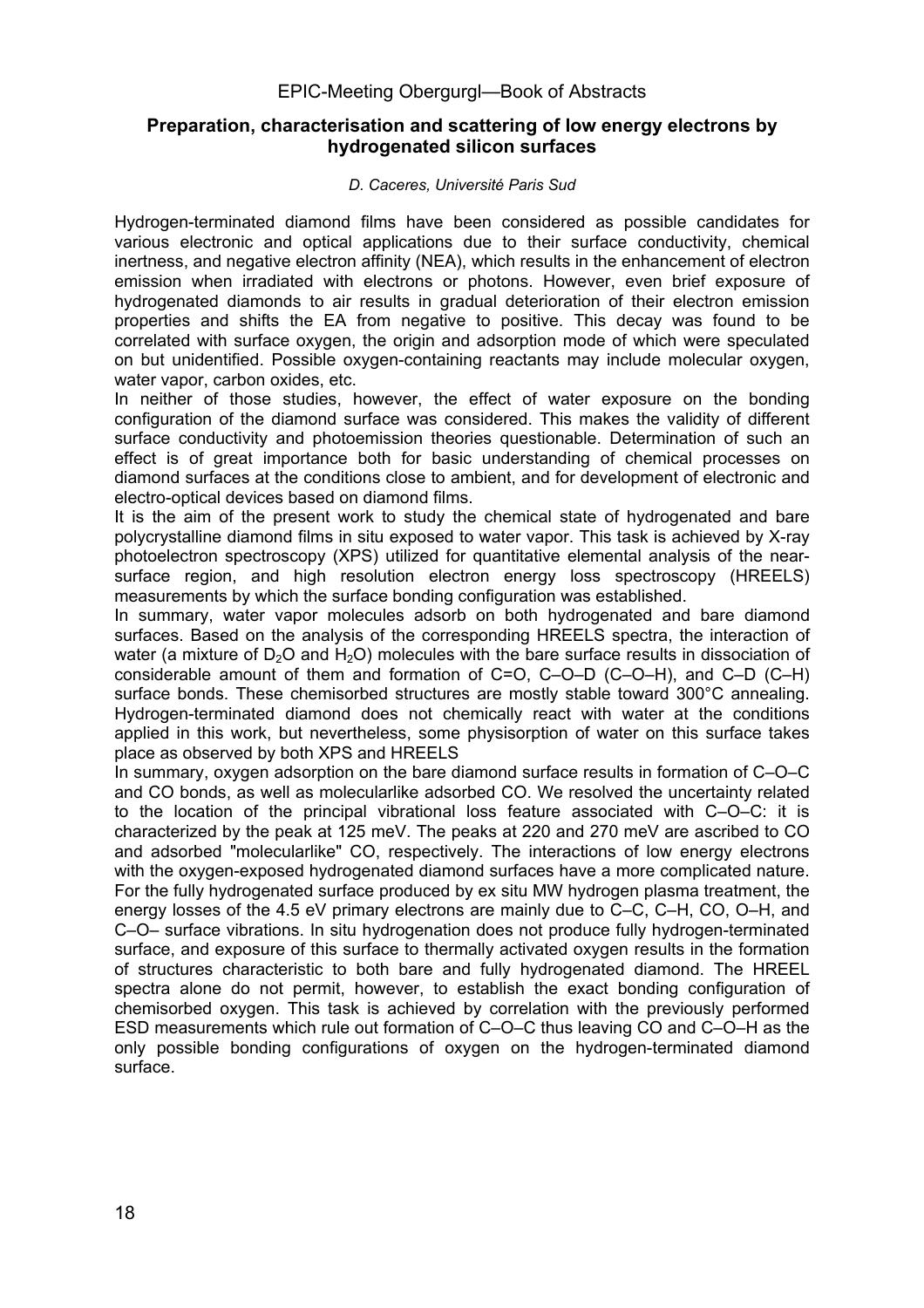#### **Electron Induced chemistry; Future perspectives**

*Nigel J Mason, Department of Physics and Astronomy, The Open University, Milton Keynes, MK7 6AA* 

The ability to understand, manipulate and control physico-chemical processes at the molecular level is one of the great challenges of modern research and underpins the development of vibrant new technologies of the 21st century, for example the development of nanolithography. Such molecular engineering requires selective bond cleavage in target molecules to allow subsequent management of the local site chemistry. Resent research (including much in the present EPIC Network) has revealed that it is possible to influence the excitation and dissociation of molecules through the manipulation of electron interactions at the molecular level. Since electrons are ubiquitous in nature and electron induced reactions (in the gaseous phase, on surfaces and in the condensed phase) initiate and drive the basic physical-chemical processes in many areas of science and technology from industrial plasmas to living tissues our ability to control electron interactions provides exciting new opportunities that can now be exploited by both the research and technological communities.

In addition we now have the opportunity to utilise new instrumentation to study single molecular systems. For example, the development of the Scanning Tunnel Microscope (STM) -an electron emitter- has introduced the capability of atomicscale imaging, analysis and individual atomic/molecular manipulation providing a new method for investigating single electron –molecule/atom interactions on a well defined spatial scale.

Furthermore the development of ultracold atom sources for collisional studies, the preparation of the first ultracold molecular targets and the formation of ultracold plasmas and atomic lattices will allow new electron collision phenomena to be investigated at ultracold temperatures, in turn initiating new forms of low temperature chemistry in which electron tunnelling may play a key role.

Thus the whole field of electron interactions with atoms/molecules and surfaces is currently enjoying a renaissance. Currently several European groups are at the forefront of such pioneering research but, in contrast to the USA and Japan, the European research effort has been fragmented and co-ordination poor. EPIC has, in part, addressed these issues bringing together Europe´s leading experimental and theoretical groups in a large-scale, multidisciplinary and collaborative research programme that will both maintain its international excellence and establish Europe as a leading centre for investigation of molecular control through electron processing Such research will have direct relevance in many areas from the basic sciences, through astronomy and radiation chemistry to industrial applications. In this presentation I will therefore look forward and review the new opportunities for the field. I will also discuss how the current EPIC Network may be developed and enhanced to take advantage of the new opportunities.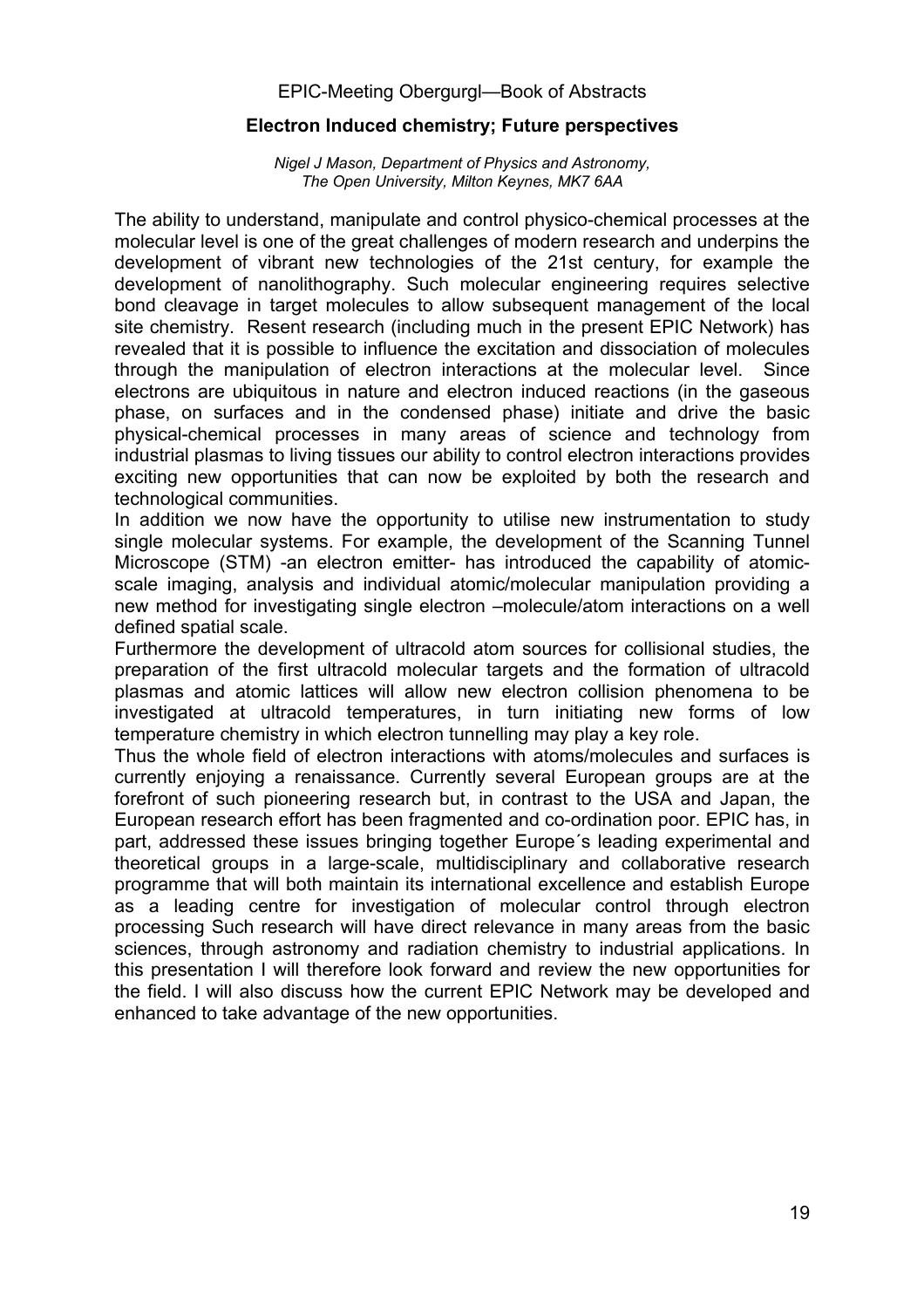# **Posters**

**Cold Electron Scattering By A Chiral Molecule** 

*Ingo Struve(1), Patrick Cahillane(2), Nykola Jones(1), Søren Vrønning Hoffmann(3), Lars Bojer-Madsen(1), David Field(1) and Jean-Pierre Ziesel(4)* 

- *(1) Dept. of Physics and Astronomy, University of Aarhus, DK-8000 Aarhus C, Denmark*
- *(2) Dept. of Physics and Astronomy, Open University, Walton Hall, Milton Keynes, MK6 7AA, UK*
- *(3) Institute for Storage Ring Facilities, University of Aarhus, DK-8000 Aarhus C, Denmark*
- *(4) Laboratoire Collisions Agrégats Réactivité, Université Paul Sabatier, 31062 Toulouse, France*

Using the ASTRID storage ring, we have investigated the interaction of electrons [1-4] with the D- and L-enantiomers of the chiral molecule butan-2-ol down to energies of a few meV. Cross-sections will be presented for integral scattering and for scattering in the presence of a 20 G axial magnetic field, which yields backward scattering cross-sections. Integral crosssections for the D and L species show identical values within experimental error. Crosssections measured in the presence of a magnetic field however appear to show significant differences, which are most marked in the tens of meV electron impact range.

These results may have interesting implications for the interaction of electrons with biological molecules and in particular for the formation of non-racemic mixtures of amino acids in space (see for example [5]).

- [1] D. Field, S. L. Lunt, J.-P. Ziesel, Acc. Chem. Res. 34 (4), 291-298, 2001
- [2] S. V. Hoffmann, S. L. Lunt, N. C. Jones, D. Field, J.-P. Ziesel, Rev. Sci. Instrum. 73(12), 4157-4163, 2002
- [3] D. Field, N. C. Jones, S. L. Lunt, J.-P. Ziesel, Phys. Rev. A 64(2), P. 022708/1-6, 2001
- [4] D. Field, N. C. Jones, J.-P. Ziesel, Europhysics News 33/6, 196, 2002
- [5] Molecular Origins of Life, Assembling Pieces of the Puzzle, Ed. A. Brack, Cambridge University Press, 1999

## **Low energy electron scattering from halogenated hydrocarbons**

#### *Nykola Jones, Dept. of Physics and Astronomy, University of Aarhus, DK-8000 Aarhus C, Denmark*

A major theme of the EPIC network is to investigate the electron scattering properties of halogenated species of importance in the plasma etching industry. Data have important implications for the cooling and heating of electrons in plasmas in general. Cross-sections for elastic and inelastic scattering of electrons below a few hundred meV are important input not only for models of industrial plasmas, but also atmospheric and interstellar plasmas. Scattering data may also be used to show that species may undergo dissociative attachment at very low energy with very high cross-sections, for example exceeding 1000  $\mathsf{A}^2$ .

Following the EPIC programme, we have explored the scattering properties and measured cross-sections for a number of halogenated hydrocarbons  $CH_xR_y$  and fluorocarbons  $CF_xR_y$ , where R= F, Cl, Br, I. In this presentation data will be reported for  $CF_4$ , CCl<sub>4</sub>, CF<sub>3</sub>I, CF<sub>3</sub>Br,  $CH<sub>3</sub>I$ , CH<sub>3</sub>Cl, CH<sub>3</sub>Br, CHCl<sub>3</sub> and for the atmospherically interesting molecule SF<sub>5</sub>CF<sub>3</sub>. We have developed a means of obtaining absolute scattering cross-sections for dissociative attachment independently of any other data save our absolute scattering data. This method is at present limited to non-polar molecules, and cross-sections will be presented for Clproduction from CCI4 down to sub-thermal energies.